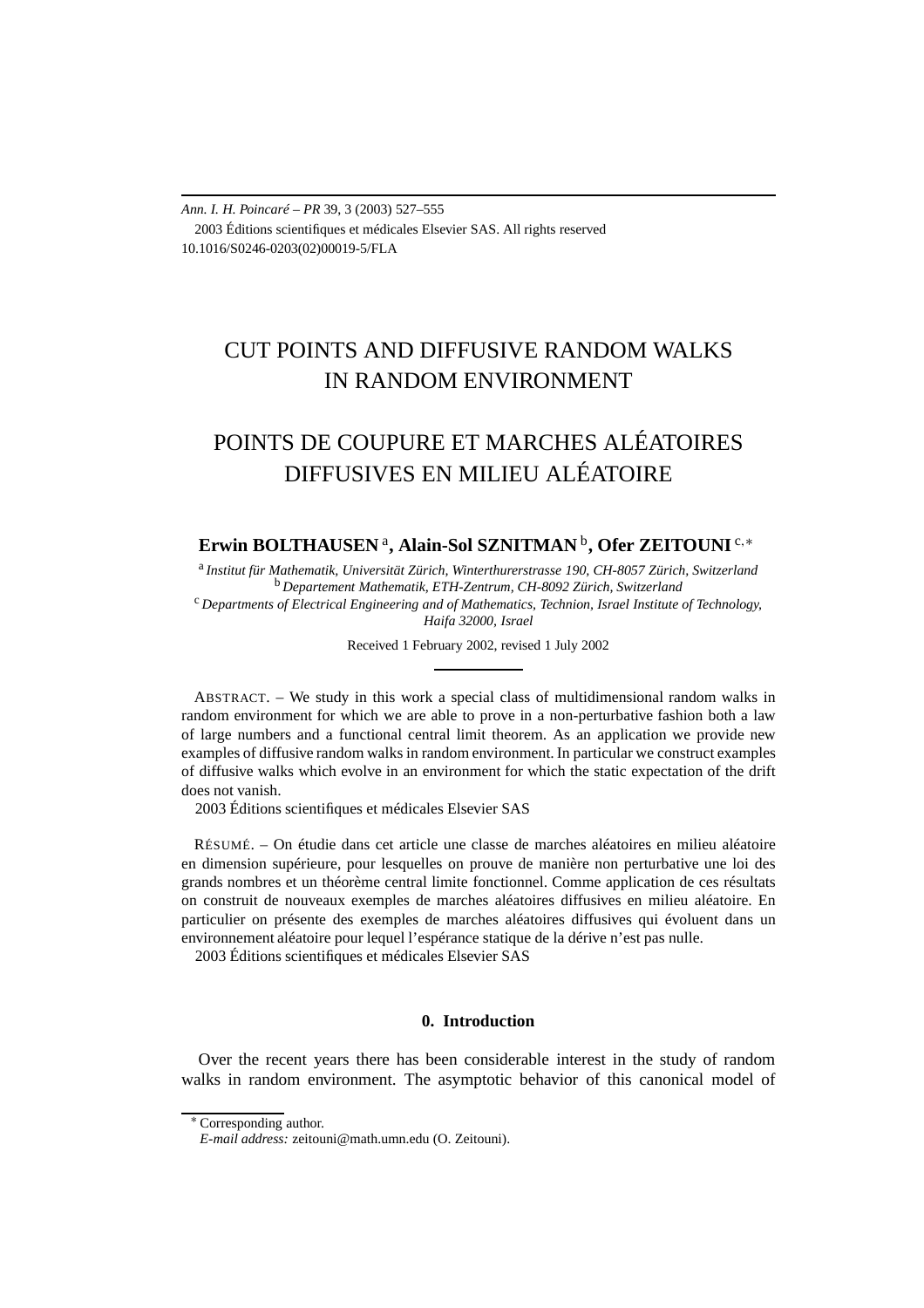random motion in a random medium remains quite mysterious, especially in the multidimensional situation. Recent advances have mainly been concerned with the ballistic situation where the walk has a non-degenerate asymptotic velocity, see [15,12,13,16]. Diffusive behavior has remained largely unexplored, except for the the work of Lawler [7] when the walk has no local drift, and of Bricmont and Kupiainen [2], for small isotropic perturbations of the simple random walk in dimension  $d \geq 3$ . The present article provides new examples of walks with diffusive behavior. It studies a special class of walks for which we are able to derive in a non-perturbative fashion the law of large numbers as well as central limit theorems. Interestingly, proofs are simple when compared to [2].

We now describe the setting. We consider two integers  $d_1 \geq 5$ ,  $d_2 \geq 1$ , and write  $d =$  $d_1 + d_2$ . We view  $\mathbb{Z}^{d_1}$  and  $\mathbb{Z}^{d_2}$  as the respective subspaces of  $\mathbb{Z}^d$  of vectors with vanishing last  $d_2$  and vanishing first  $d_1$  components. Throughout this work we study random walks in random environment for which the  $\mathbb{Z}^{d_1}$ -projection evolves according to a standard random walk, and the random environment only affects the  $\mathbb{Z}^{d_2}$ -component. Specifically we consider a number  $\kappa \in (0, \frac{1}{2d_1})$  (the ellipticity constant for the  $\mathbb{Z}^{\bar{d_1}}$ -component) and a  $(2d_1 + 1)$ -vector governing the jump-distribution of the  $\mathbb{Z}^{d_1}$ -components of the walk:

$$
(q(e))_{|e|\leqslant 1, e\in \mathbb{Z}^{d_1}}, \text{ with } \sum q(e) = 1, q(e) = q(-e) > 0, \text{ for } |e| \leqslant 1, e \in \mathbb{Z}^{d_1},
$$
  
and  $q(e) \geqslant \kappa$ , for  $e \neq 0$ ,  $(0.1)$ 

and introduce

$$
\mathcal{P}_{q(\cdot)} \text{ the set of } (2d)\text{-vectors } (p(e))_{|e|=1}, \text{ with } p(e) \in [0, 1], \text{ for all } e \in \mathbb{Z}^d, |e|=1, \\
\sum_{|e|=1} p(e) = 1, \text{ and } p(e) = q(e), \text{ for } e \in \mathbb{Z}^{d_1}, |e|=1.
$$
\n(0.2)

The random environment is an element  $\omega = (\omega(x, \cdot))_{x \in \mathbb{Z}^d}$  of  $\Omega = \mathcal{P}_{q(\cdot)}^{\mathbb{Z}^d}$ , endowed with the product  $\sigma$ -algebra and the product measure  $\mathbb{P} = \mu^{\otimes \mathbb{Z}^d}$ , where  $\mu$  is a probability on  $\mathcal{P}_{q(\cdot)}$  governing the distribution of the environment at a single site. The random walk in the random environment  $\omega$  is the canonical Markov chain  $(X_n)_{n\geqslant 0}$  on  $(\mathbb{Z}^d)^{\mathbb{N}}$  with state space  $\mathbb{Z}^d$ , and "quenched" law  $P_{x,\omega}$  starting from  $x \in \mathbb{Z}^d$ , under which

$$
P_{x,\omega}[X_{n+1} = X_n + e \mid X_0, \dots, X_n] \stackrel{P_{x,\omega} - a.s.}{=} \omega(X_n, e), \quad n \ge 0, \ |e| = 1,
$$
  
\n
$$
P_{x,\omega}[X_0 = x] = 1.
$$
\n(0.3)

The annealed laws are then defined as the semi-direct products on  $\Omega \times (\mathbb{Z}^d)^{\mathbb{N}}$ :

$$
P_x = \mathbb{P} \times P_{x,\omega}, \quad \text{for } x \in \mathbb{Z}^d. \tag{0.4}
$$

Our very choice of environments  $\omega$  in  $\Omega$  forces the  $\mathbb{Z}^{d_1}$ -projection of  $X_n$  to evolve under  $P_{x,\omega}$  as a random walk with jump distribution  $q(\cdot)$ . We assume symmetry of  $q(\cdot)$  for otherwise we would be in a non-nestling situation where the law of large numbers and the central limit theorem have been proven in [15,12]. The assumption  $d_1 \geq 5$ , enables to exploit the presence of cut times of the random walk, where loosely speaking past and future of the random walk have no intersection, (for the precise definition, see (1.4)).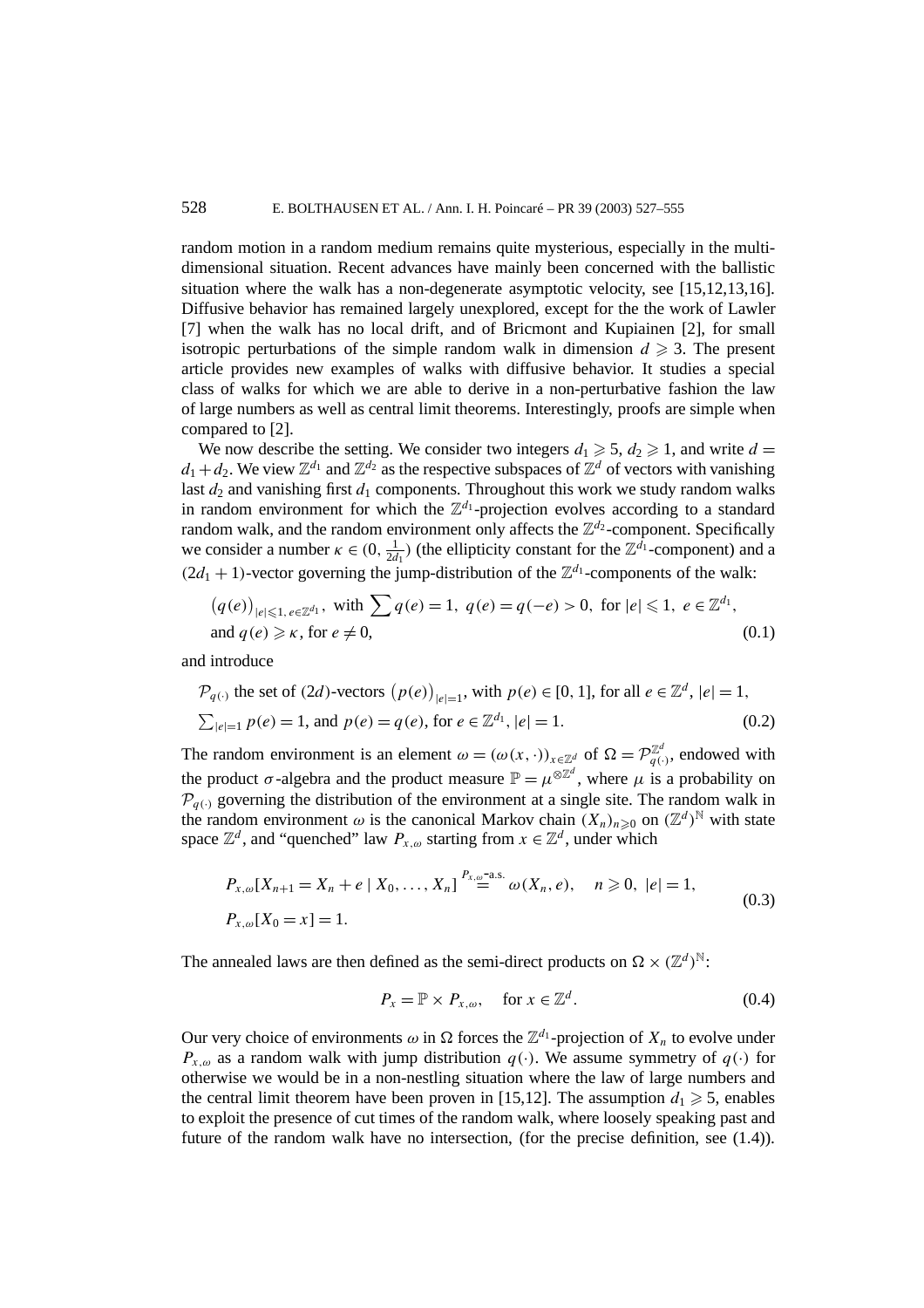These cut times play a somewhat similar role to the regeneration times employed in [15, 12], although they do not provide a renewal structure.

In the above setting we are able to derive a law of large numbers:

$$
P_0
$$
-a.s.,  $\frac{X_n}{n} \to v$  (with a deterministic v). (0.5)

Further assuming that either the law of the environment is invariant under the antipodal transformation (cf. (2.1), in this case  $v = 0$ ), and  $d_1 \ge 7$ , or without symmetry assumption that  $d_1 \geq 13$ , we obtain a functional central limit theorem under the quenched measure:

P-a.s., under  $P_{0,\omega}$ , the Skorohod-space valued  $B^n = \frac{1}{\sqrt{n}}$  $\frac{1}{n}(X_{\lbrack \cdot n \rbrack} - \lbrack \cdot n \rbrack v)$ converges in law to a Brownian motion with deterministic covariance. (0.6)

One can of course replace the quenched measure by the annealed measure  $P_0$  in (0.6). The above result in particular provides examples of diffusive behavior beyond current knowledge. It can also be applied to certain small perturbations of the standard random walk. For  $\varepsilon \in (0, 1)$ , following [14], we define

$$
\mathcal{S}_{\varepsilon} = \text{the set of } (2d)\text{-vectors } (p(e))_{|e|=1}, \text{ with } |p(e) - \frac{1}{2d}| \leq \frac{\varepsilon}{4d}, \text{ for all } e,
$$
  
and  $\sum_{e} p(e) = 1,$  (0.7)

and write  $d(x, \omega)$  for the local drift:

$$
d(x, \omega) = \sum_{e} \omega(x, e)e. \tag{0.8}
$$

It is shown in [14], that for  $\eta > 0$ , and small  $\varepsilon$  depending on *d* and  $\eta$ , when the single site distribution is concentrated on  $S_{\varepsilon}$ , and the static expectation of the local drift  $\mathbb{E}[d(0,\omega)]$ has size bigger than  $\varepsilon^{5/2-\eta}$ , when  $d = 3$ ,  $\varepsilon^{3-\eta}$ , when  $d \ge 4$ , the walk has a non-vanishing limiting velocity (much more is known, see [14]). One can wonder whether the same remains true for arbitrarily small non-vanishing  $\mathbb{E}[d(0,\omega)]$ . We show here that this is not the case and provide examples when  $d \ge 7$ , of single site distributions concentrated on  $S_{\epsilon}$ , for arbitrarily small  $\varepsilon$ , with  $\mathbb{E}[d(0,\omega)] \neq 0$ , but vanishing limiting velocity *v*, and even with diffusive behavior, when  $d \geq 15$ . We also construct further examples of analogous behavior for walks which are not small perturbations of the simple random walk.

Let us now explain how this article is organized.

In Section 1, we provide an alternative representation of the law of the walk under the annealed measure which takes advantage of the cut times. We then derive the law of large numbers in Theorem 1.4.

In Section 2, we prove the functional central limit theorem under the annealed measure. The case with antipodal symmetry and  $d_1 \geq 7$  is covered by Theorem 2.1, the general case with  $d_1 \geq 13$ , is treated in Theorem 2.2.

Section 3 explains how the functional central limit theorem under the annealed measure can be strengthened to a similar statement under the quenched measure.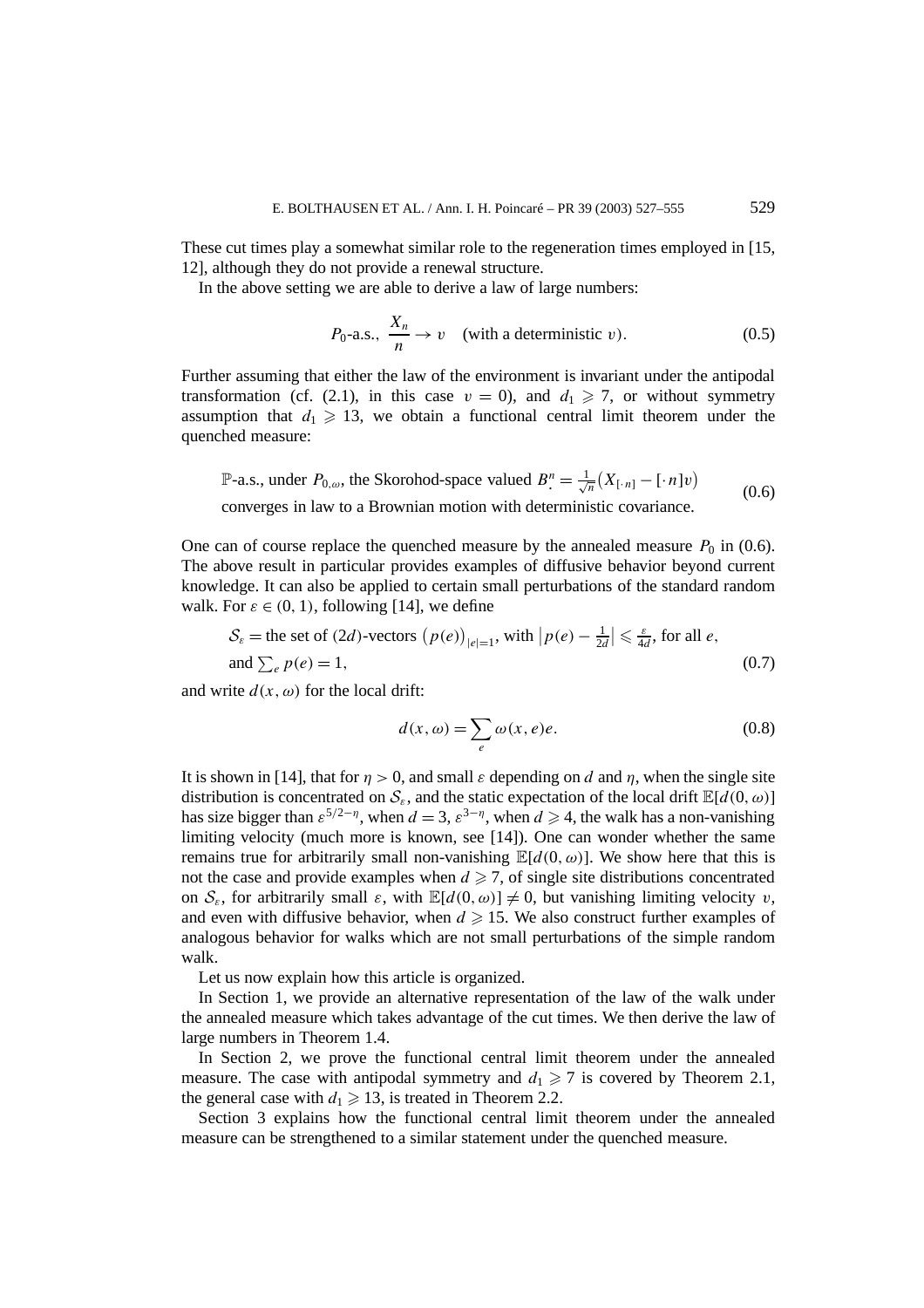Section 4 provides examples of walks which are small perturbations of the simple random walk, for which  $\mathbb{E}[d(0, \omega)] \neq 0$ , but the limiting velocity vanishes,  $(d \geq 7)$ , and which behave diffusively,  $(d \ge 15)$ .

Section 5 contains further examples of analogous behavior, which in a certain sense are small perturbations of a one-dimensional random walk in a random environment.

### **1.** An alternative representation of  $P_0$  and a law of large numbers

In this section we first introduce some further notations and provide a special representation of the walk under the measure  $P_0$ , see Proposition 1.2. This representation will provide an easy comparison of the walk under  $P_0$  with a process constructed as an additive functional over a probability space with an ergodic shift. This will lead to a law of large numbers, cf. Theorem 1.4.

We begin with some notations. We denote by  $(e_i)_{1 \leq i \leq d}$  the canonical basis of  $\mathbb{R}^d$ , and by  $|\cdot|$  the Euclidean distance on  $\mathbb{R}^d$ . For *U* a subset of  $\mathbb{Z}^d$ ,  $|U|$  denotes the cardinality of *U* and  $\partial U$  the boundary of *U*:  $\partial U = \{x \in \mathbb{Z}^d \setminus U, \exists y \in U, |x - y| = 1\}$ . The drift will be the  $\mathbb{R}^d$ -valued function on  $\mathcal{P}_{q(\cdot)}$ :

$$
d(p) = \sum_{|e|=1} p(e)e = \sum_{i>d_1} (p(e_i) - p(-e_i))e_i, \text{ for } p(\cdot) \in \mathcal{P}_{q(\cdot)}.
$$
 (1.1)

To represent the random walk governing the evolution of the  $\mathbb{Z}^{d_1}$ -projection of the RWRE, we consider the product space

$$
W_* = \left\{ e \in \mathbb{Z}^{d_1}, \ |e| \leqslant 1 \right\}^{\mathbb{Z}},
$$

endowed with the product  $\sigma$ -algebra  $W_*$  and the product measure  $P = q^{\otimes \mathbb{Z}}$ , (in the notation of (0.1)). We denote by  $(\theta_n)_{n \in \mathbb{Z}}$  the canonical shift on  $W_*$  and by  $(I_n)_{n \in \mathbb{Z}}$  the canonical coordinates. We then define, for  $w \in W_*$ ,

$$
X_n^1 = X_n^1(w) = \begin{cases} I_1 + \dots + I_n, & n \ge 1, \\ 0, & n = 0, \\ -(I_{n+1} + \dots + I_0), & n \le -1. \end{cases}
$$
(1.2)

Observe that  $X_n^1$ ,  $n \ge 0$ , and  $X_n^1$ ,  $n \le 0$ , are two independent random walks on  $\mathbb{Z}^{d_1}$  with jump-distribution *q*, and that

$$
X_n^1 \circ \theta_k = X_{n+k}^1 - X_k^1, \quad n, k \in \mathbb{Z}.
$$
 (1.3)

The set of cut times where "future" and "past" of  $X^1$  have no intersection will play an important role in this article. Specifically, for  $w \in W_*$ , we consider

$$
\mathcal{D}(w) = \{ n \in \mathbb{Z}, \ X^1_{(-\infty, n-1]}(w) \cap X^1_{[n,\infty)}(w) = \emptyset \},\tag{1.4}
$$

as well as the stationary point process

$$
N(w, dk) = \sum_{n \in \mathbb{Z}} \delta_n(dk) 1\{n \in \mathcal{D}(w)\}.
$$
 (1.5)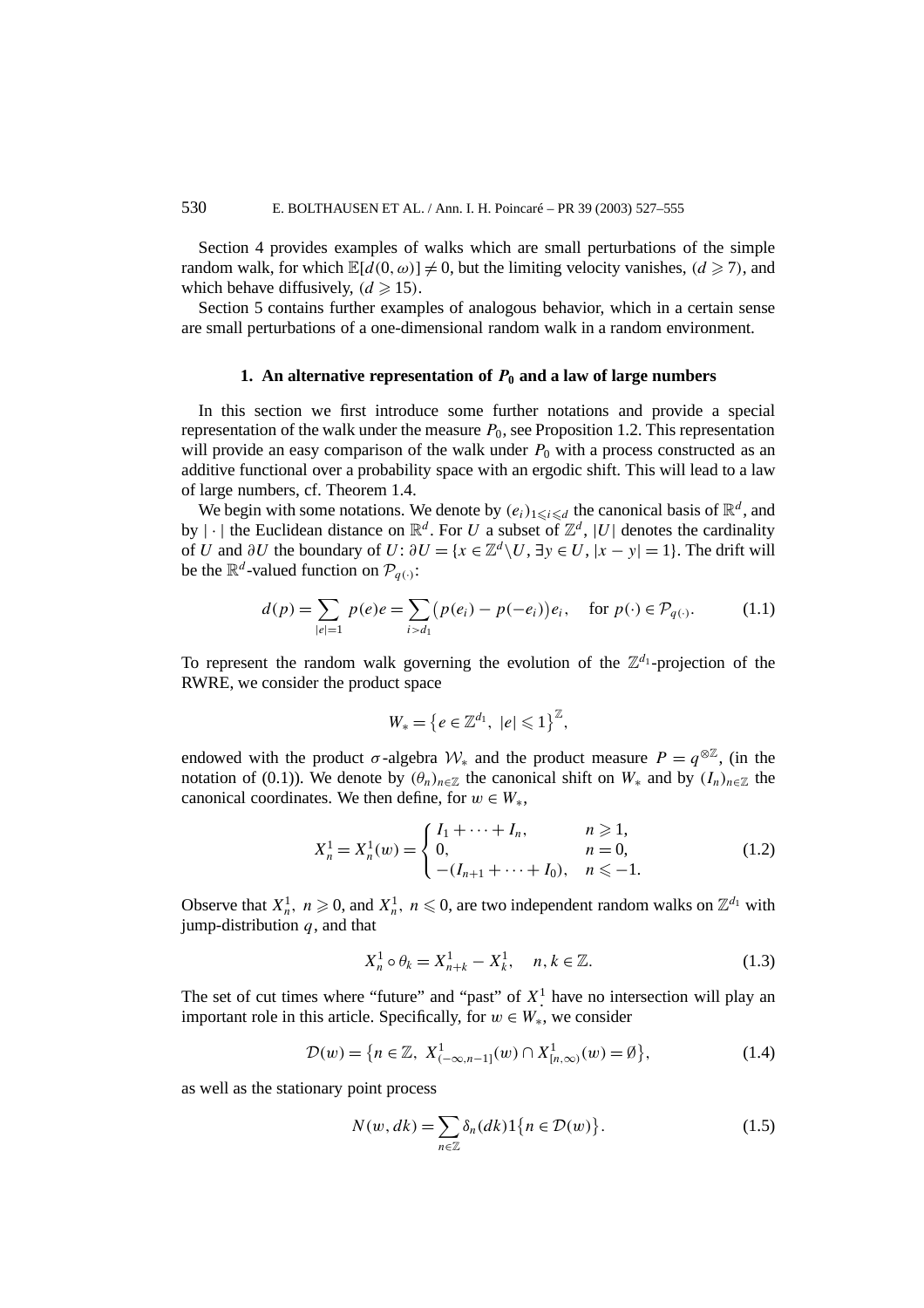It will be convenient to restrict *P* to the shift-invariant set of full *P*-measure (cf. Lemma 1.1 below)

$$
W = \{ w \in W_*, \ N(w, (-\infty, 0]) = N(w, [0, \infty)) = \infty \}.
$$
 (1.6)

We will write W for the restriction of  $W_*$  to W. We collect some useful properties relative to the point process *N* in the following

LEMMA 1.1. –

$$
P(0 \in \mathcal{D}) > 0. \tag{1.7}
$$

$$
P(W) = 1, \quad \text{and on } W, \quad N(w, dk) = \sum_{m \in \mathbb{Z}} \delta_{T^m(w)}(dk), \tag{1.8}
$$

*where*  $T^m(w)$ ,  $m \in \mathbb{Z}$  are  $\mathbb{Z}$ -valued variables on W, increasing with m and such that  $T^0 \leq 0 < T^1$ .

$$
\widehat{P} \stackrel{\text{def}}{=} P[\cdot \mid 0 \in \mathcal{D}] \text{ is invariant under } \widehat{\theta} \stackrel{\text{def}}{=} \theta_{T^1}. \tag{1.9}
$$

$$
\int T^1 d\hat{P} = P[0 \in \mathcal{D}]^{-1}.
$$
\n(1.10)

$$
\int f dP = \int \sum_{0}^{T-1} f \circ \theta_k d\widehat{P} / \int T^1 d\widehat{P}, \qquad (1.11)
$$

*for f bounded measurable on W.*

$$
P\left[T^1 > n\right] \leqslant c(\log n)^{1 + \frac{d_1 - 4}{2}} n^{-\frac{(d_1 - 4)}{2}}, \quad n \geqslant 1,\tag{1.12}
$$

*for a positive constant c depending only on*  $d_1$  *and*  $q(\cdot)$ *.* 

*Proof.* – The claim (1.7) follows from the fact that  $X_n^1$ ,  $n \ge 0$ , and  $X_{-n}^1$ ,  $n \ge 0$ , are independent random walks on  $\mathbb{Z}^{d_1}$ ,  $d_1 \geq 5$ , with jump distribution  $q(\cdot)$  using classical estimates on the decrease of the transition probability, cf. Spitzer [11], p. 75, and similar arguments as in Section 3.2 of Lawler [8] or Section 4 of Erdös and Taylor [5]. Using the ergodicity of  $\theta$  and (1.7),  $P(W) = 1$  follows and (1.8) is straightforward. Up to a different normalization  $\hat{P}$  is the Palm measure attached to the stationary point process  $N$ , cf. Neveu [9], Chapter II, (see in particular  $(10)$ , p. 317). The statements  $(1.9)$ ,  $(1.10)$ (Kac's lemma), and  $(1.11)$  are then standard. We now turn to the proof of  $(1.12)$ .

We consider an integer  $L \ge 1$ , and write:

$$
k_j = 1 + Lj, \quad \text{for } j \ge 0. \tag{1.13}
$$

Then for  $J \geqslant 1$ :

$$
P[T^1 > k_{2J}] = P[N(w, [1, k_{2J}]) = 0]
$$
  
\n
$$
\leqslant \sum_{0 \leqslant j < 2J+1} P[X^1_{(-\infty, k_j - 1]} \cap X^1_{(k_{j+1}, \infty)} \neq \emptyset]
$$
  
\n
$$
+ P[\text{for all } 0 \leqslant j < 2J+1, X^1_{(-\infty, k_j - 1]} \cap X^1_{(k_{j+1}, \infty)} = \emptyset,
$$
  
\nand  $N(w, [1, k_{2J}]) = 0]$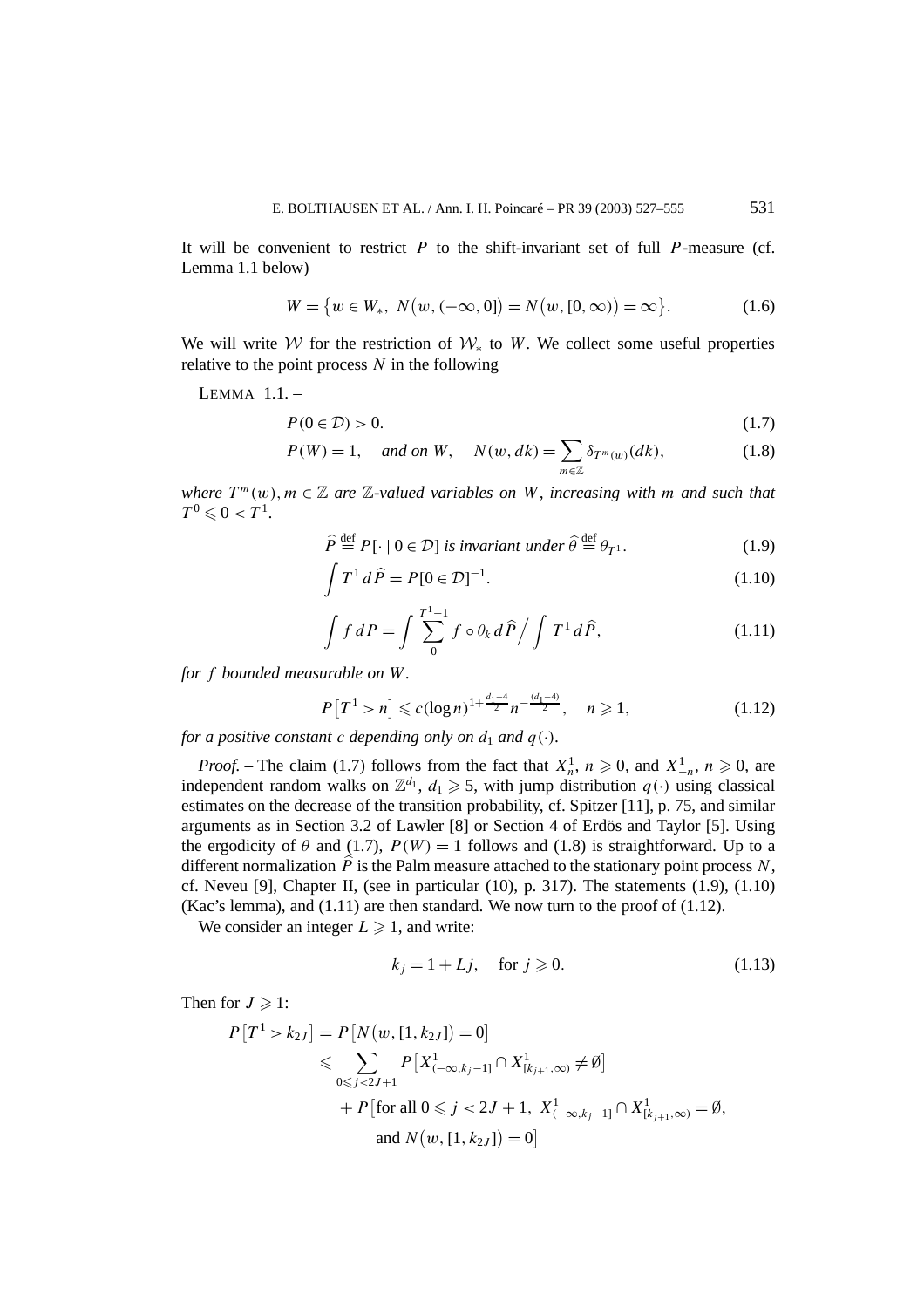532 E. BOLTHAUSEN ET AL. / Ann. I. H. Poincaré – PR 39 (2003) 527–555

$$
\stackrel{\text{def}}{=} a_1 + a_2. \tag{1.14}
$$

We first bound  $a_2$ . To this end note that when  $N(w, [1, k_2,]) = 0$  and  $X^1_{(-\infty, k_j-1]} \cap$  $X^1_{[k_{j+1},\infty)} = \emptyset$  for  $0 \le j < 2J + 1$ , then for any  $1 \le j \le 2J$ ,

$$
\emptyset \neq X^1_{(-\infty,k_j-1]} \cap X^1_{[k_j,\infty)} = X^1_{[k_{j-1},k_j-1]} \cap X_{[k_j,k_{j+1}-1]}.
$$

Hence using independence, we see that

$$
a_2 \leqslant P\left[X_{[-L,-1]}^1 \cap X_{[0,L-1]}^1 \neq \emptyset\right]^J \leqslant P[0 \notin \mathcal{D}]^J. \tag{1.15}
$$

We now turn to the control of  $a_1$ . We observe that

$$
a_1 \leq (2J+1) P[X^1_{(-\infty,-1]} \cap X^1_{[L,\infty)} \neq \emptyset]
$$
  
\n
$$
\leq (2J+1) \sum_{i \geq 1, j \geq L} P[X^1_{i+j} = 0] \leq (2J+1) \sum_{k \geq L} k P[X^1_k = 0]
$$
  
\n
$$
\leq (2J+1) \text{ const } L^{-\frac{(d_1-4)}{2}}, \qquad (1.16)
$$

using [11], p. 75, in the last step. Choosing a large enough  $\gamma$  depending on  $d_1$ ,  $q(\cdot)$ , and setting  $J = [\gamma \log n]$ ,  $L = [\frac{n}{3J}]$ , (1.12) now follows from (1.15), (1.16).  $\square$ 

We will now provide an alternative representation of the law of the walk under the annealed measure  $P_0$ . We let  $\widetilde{W} = (\mathbb{Z}^{d_2})^{\widetilde{N}}$  stand for the space of  $\mathbb{Z}^{d_2}$ -valued trajectories  $(\widetilde{w}(k))_{k\geqslant 0}$  and

$$
\mathcal{I}(w) = \{k \ge 0, \ X_k^1(w) = X_{k+1}^1(w)\}, \quad \text{for } w \in W,
$$
 (1.17)

denote the non-negative idle times of  $X^1$ . We specify a probability kernel  $K(w, d\tilde{w}d\omega)$ from *W* to  $\overline{W} \times \Omega$  through:

$$
\begin{cases}\n\omega \text{ is } \mathbb{P}\text{-distributed,} \\
\widetilde{w}(0) = 0, \\
\text{for any } k \ge 0, \text{ conditionally on } \omega, \widetilde{w}(0), \dots, \widetilde{w}(k), \\
\widetilde{w}(k+1) - \widetilde{w}(k) \text{ equals 0, when } k \ge T^1 \text{ or } k \notin \mathcal{I}(w), \\
e, \text{ with probability } \frac{\omega(X_k^1 + \widetilde{w}(k), e)}{q(0)}, \text{ for any} \\
e = \pm e_i, i > d_1, \text{ if } k < T^1 \text{ and } k \in \mathcal{I}(w).\n\end{cases} \tag{1.18}
$$

We can then consider the spaces

$$
\Gamma_0 = W \times (\widetilde{W} \times \Omega)^{\mathbb{N}} \quad \text{and} \quad \Gamma_s = W \times (\widetilde{W} \times \Omega)^{\mathbb{Z}}, \tag{1.19}
$$

endowed with their product  $\sigma$ -fields, (the subscript "0" refers to  $P_0$  and the subscript "*s*" to stationary) and the probabilities

$$
Q_0 = P \times M_0, \qquad Q_s = P \times M_s, \tag{1.20}
$$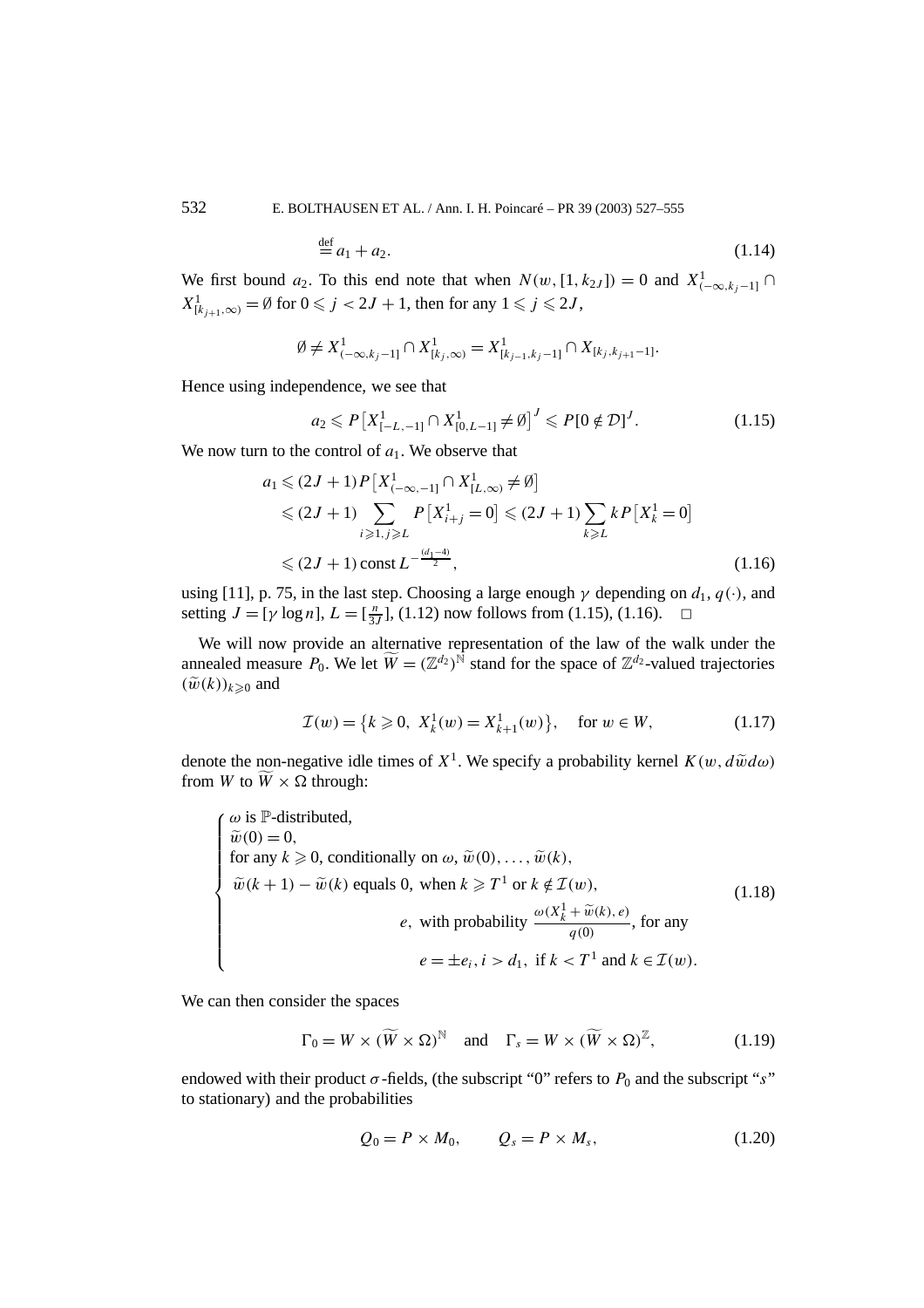where  $M_0$  and  $M_s$  stand for the respective kernels from W to  $(\widetilde{W} \times \Omega)^{\mathbb{N}}$  and W to  $(\widetilde{W} \times \Omega)$ <sup>Z</sup> defined by

$$
M_0(w, d\gamma_0) = K(w, d\tilde{w}_0 d\omega_0) \otimes \bigotimes_{m \geq 1} K(\theta_{T^m} w, d\tilde{w}_m d\omega_m), \tag{1.21}
$$

 $(\text{with } \mathbf{y}_0 = (w, \gamma_0) = (w, (\tilde{w}_m, \omega_m)_{m \geq 0}))$ , and similarly

$$
M_s(w, d\gamma_s) = \bigotimes_{m \in \mathbb{Z}} K(\theta_{T^m} w, d\widetilde{w}_m d\omega_m), \qquad (1.22)
$$

(with  $\gamma_s = (w, \gamma_s) = (w, (\tilde{w}_m, \omega_m)_{m \in \mathbb{Z}})$ ). We will shortly see that  $(\Gamma_0, Q_0)$  is helpful in providing a representation of *X*, under  $P_0$ , whereas  $(\Gamma_s, Q_s)$  possesses useful stationarity properties.

We now define on  $\Gamma_0$  the  $\mathbb{Z}^{d_2}$ -valued process  $X_k^2$ ,  $k \geq 0$ , via

$$
\begin{cases} X_0^2 = 0, \ X_k^2 = \tilde{w}_0(k), & \text{for } 0 \le k \le T^1, \\ X_{(T^m + k) \wedge T^{m+1}}^2 = X_{T^m}^2 + \tilde{w}_m(k \wedge (T^{m+1} - T^m)) & \text{for } m \ge 1, \ k \ge 0, \end{cases} \tag{1.23}
$$

in the notations of (1.21). In the sequel we will especially be interested in the  $\mathbb{Z}^d$ -valued process defined on  $\Gamma_0$ :

$$
Z_k = X_k^1 + X_k^2, \quad k \ge 0,
$$
\n(1.24)

and by the  $\mathcal{P}_{q(\cdot)}$ -valued process (see (0.2)):

$$
\sigma_k = \omega_0(Z_k, \cdot), \quad \text{when } 0 \le k \le T^1,
$$
  
\n
$$
\omega_m(Z_k - Z_{T^m}, \cdot), \quad \text{when } T^m \le k < T^{m+1}, m \ge 1. \tag{1.25}
$$

The above processes will easily be compared with the processes defined on  $\Gamma_s$ :

$$
Z_k^s = X_k^1 + X_k^{2,s}, \quad k \in \mathbb{Z}, \tag{1.26}
$$

$$
\sigma_k^s = \omega_m \left( Z_k^s - Z_{T^m}^s \cdot \cdot \right), \quad \text{for } T^m \leq k < T^{m+1}, \tag{1.27}
$$

in the notations of (1.22), with

$$
X_0^{2,s} = 0 \quad \text{and} \quad X_{(T^m+k)\wedge T^{m+1}}^{2,s} = X_{T^m}^{2,s} + \widetilde{w}_m(k \wedge (T^{m+1} - T^m)), \quad \text{for } m \in \mathbb{Z}, \ k \geq 0.
$$
\n(1.28)

The next two propositions clarify the interest of the above objects.

**PROPOSITION** 1.2. – *Under*  $Q_0$ ,  $(Z_k, \sigma_k)_{k \geq 0}$  *has the same law as*  $(X_k, \omega(X_k, \cdot))_{k \geq 0}$ *under*  $P_0$ *.* 

*Proof.* – For  $\omega \in \Omega$ , the  $\mathbb{Z}^{d_1}$ -projection of *X*, under  $P_{0,\omega}$  has same law as  $(X_k^1)_{k \geq 0}$ under *P*. Further for  $\omega \in \Omega$  if  $Y_k$ ,  $k \ge 0$ , is a  $\mathbb{Z}^{d_2}$ -valued process such that  $Y_0 = 0$  and for  $k \geq 0$ , conditionally on  $X^1$ ,  $Y_0, \ldots, Y_k$ , the increment  $Y_{k+1} - Y_k$  is

 $\sqrt{ }$  $\bigg)$  $\overline{\mathcal{L}}$ 0, when  $k \notin \mathcal{I}(w)$ , takes the value *e* with probability  $\frac{\omega(X_k^1 + Y_k, e)}{q(0)}$ , for  $e = \pm e_i$ ,  $i > d_1$ , when  $k \in \mathcal{I}(w)$ , (1.29)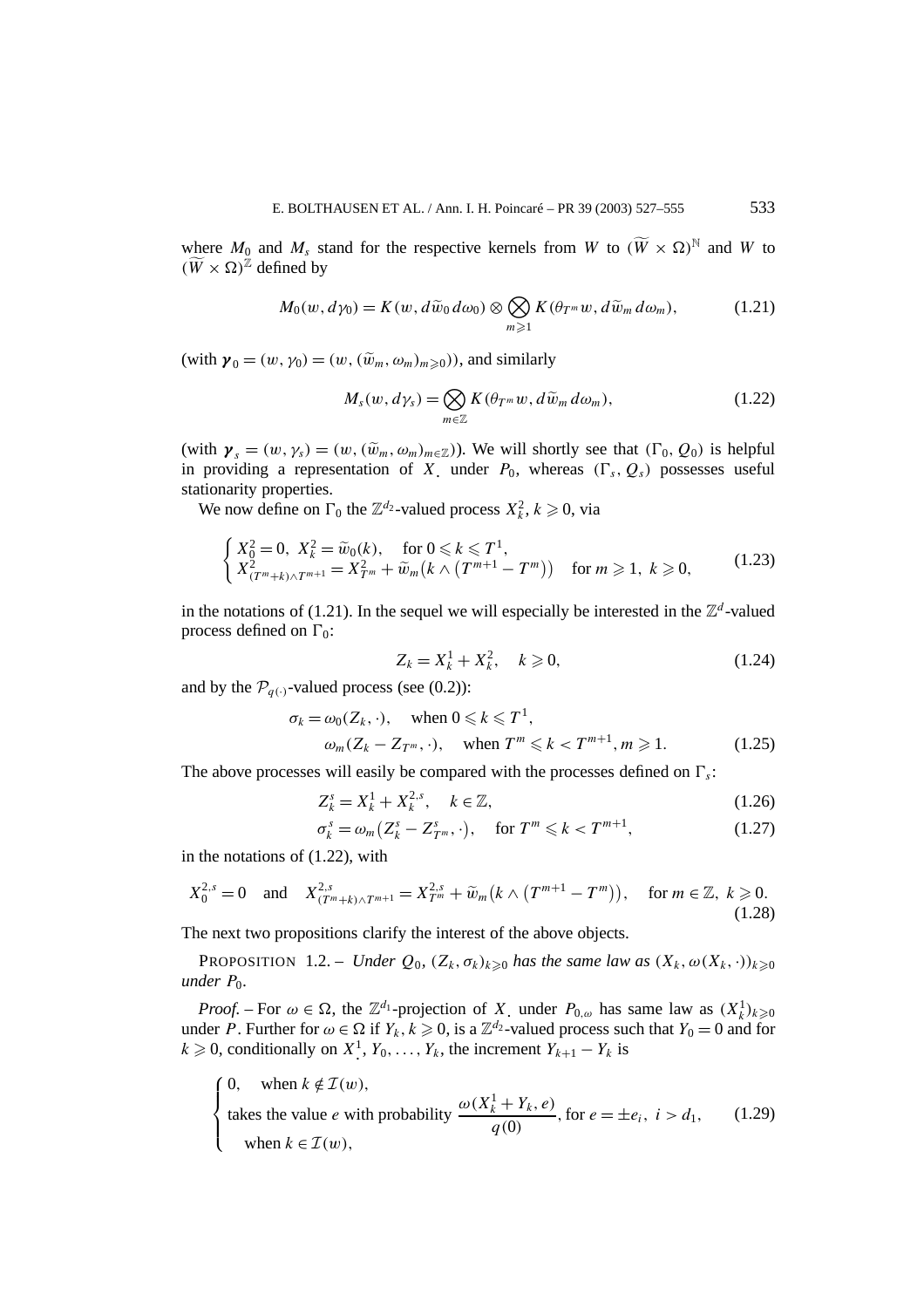then

$$
(X_k^1 + Y_k, \omega(X_k^1 + Y_k, \cdot))_{k \ge 0}
$$
 is distributed as  $(X_k, \omega(X_k, \cdot))_{k \ge 0}$  under  $P_{0,\omega}$ . (1.30)

Letting  $(\omega(x, \cdot))_{x \in \mathbb{Z}^d}$  be i.i.d.  $\mu$ -distributed (see below (0.2)), and replacing  $P_{0,\omega}$  with *P*<sup>0</sup> the above identity of laws holds true as well. But the subsets of  $\mathbb{Z}^{d_1}$ :  $X^1_{[0,T^1-1]}$ ,  $X^1_{[T^1, T^2-1]}, \ldots, X^1_{[T^m, T^{m+1}-1]}, \ldots$  are disjoint. Hence if  $(\omega_m)_{m\geqslant 0}$  is an i.i.d. sequence with common distribution  $\mathbb{P}$ , and one replaces in (1.29), and in the first expression of (1.30)  $\omega$  with  $\omega_0$ , if  $0 \le k < T^1$  and  $\omega_m(\cdot - (X_{T^m}^1 + Y_{T^m}), \cdot)$ , if  $T^m \le k < T^{m+1}$ , the identity in law is still preserved. Our claim now follows straightforwardly.  $\Box$ 

To take advantage of the stationarity property on  $(\Gamma_s, Q_s)$ , we introduce on  $\Gamma_s$  the flow  $(\Theta_k)_{k \in \mathbb{Z}}$  via:

$$
\Theta_k(\boldsymbol{\gamma}) = (\theta_k w, (\widetilde{w}_{n+m}, \omega_{n+m})_{m \in \mathbb{Z}}), \quad \text{on } T_n(w) \leq k < T_{n+1}(w), \tag{1.31}
$$

with *γ* as below (1.22). This is the natural flow extending  $(\theta_k)_{k \in \mathbb{Z}}$ , if one views  $(w_m, \omega_m)$ as marks of the  $\delta_{T^m}$ , for  $m \in \mathbb{Z}$ .

PROPOSITION 1.3. -

$$
Z_n^s = \sum_{k=0}^{n-1} Z_1^s \circ \Theta_k, \quad \text{for } n \geqslant 1,
$$
\n(1.32)

$$
\sigma_n^s = \sigma_0^s \circ \Theta_n, \quad \text{for } n \in \mathbb{Z}, \tag{1.33}
$$

$$
\Theta_1 \text{ preserves } Q_s \text{ and in fact } (\Gamma_s, \Theta_1, Q_s) \text{ is ergodic.} \tag{1.34}
$$

*Proof.* – Both (1.32) and (1.33) follow by direct inspection using (1.26)–(1.28). The fact  $\Theta_1$  preserves  $Q_s$  is checked by a straightforward calculation. Let us show the ergodicity of  $(\Gamma_s, \Theta_1, Q_s)$ . The Palm measure

$$
\widehat{Q}_s \stackrel{\text{def}}{=} Q_s(\cdot \mid 0 \in \mathcal{D}) = \widehat{P} \times M_s \tag{1.35}
$$

attached to the stationary point process *N* preserves

$$
\widehat{\Theta} = \Theta_{T^1} \tag{1.36}
$$

(see Neveu [9], p. 338), and the analogue of (1.11) with  $\Theta$ ,  $Q_s$ ,  $\hat{Q}_s$  in place of  $\theta$ ,  $P$ ,  $\hat{P}$ and *f* bounded measurable holds as well. Our claim is equivalent to the ergodicity of  $(\Gamma_s \cap \{0 \in \mathcal{D}\}, \widehat{\Theta}, \widehat{Q}_s)$ . Let *A* be measurable subset of  $\Gamma_s \cap \{0 \in \mathcal{D}\}\$  invariant under  $\widehat{\Theta}$ and  $\varepsilon > 0$ . We can find an integer  $m_{\varepsilon} \geq 1$  and a measurable subset  $A_{\varepsilon}$  depending only on  $w$ ,  $(\widetilde{w}_m, \omega_m)_{|m| \le m_s}$ , such that:

$$
E^{\mathcal{Q}_s}[|1_A - 1_{A^s}|] \leqslant \varepsilon. \tag{1.37}
$$

Then for  $L \geq 0$ ,

$$
\widehat{Q}_s(A) = E^{\widehat{Q}_s}[1_A 1_A \circ \widehat{\Theta}_L] = E^{\widehat{Q}_s}[1_{A_s} 1_{A_s} \circ \widehat{\Theta}_L] + c_s, \qquad (1.38)
$$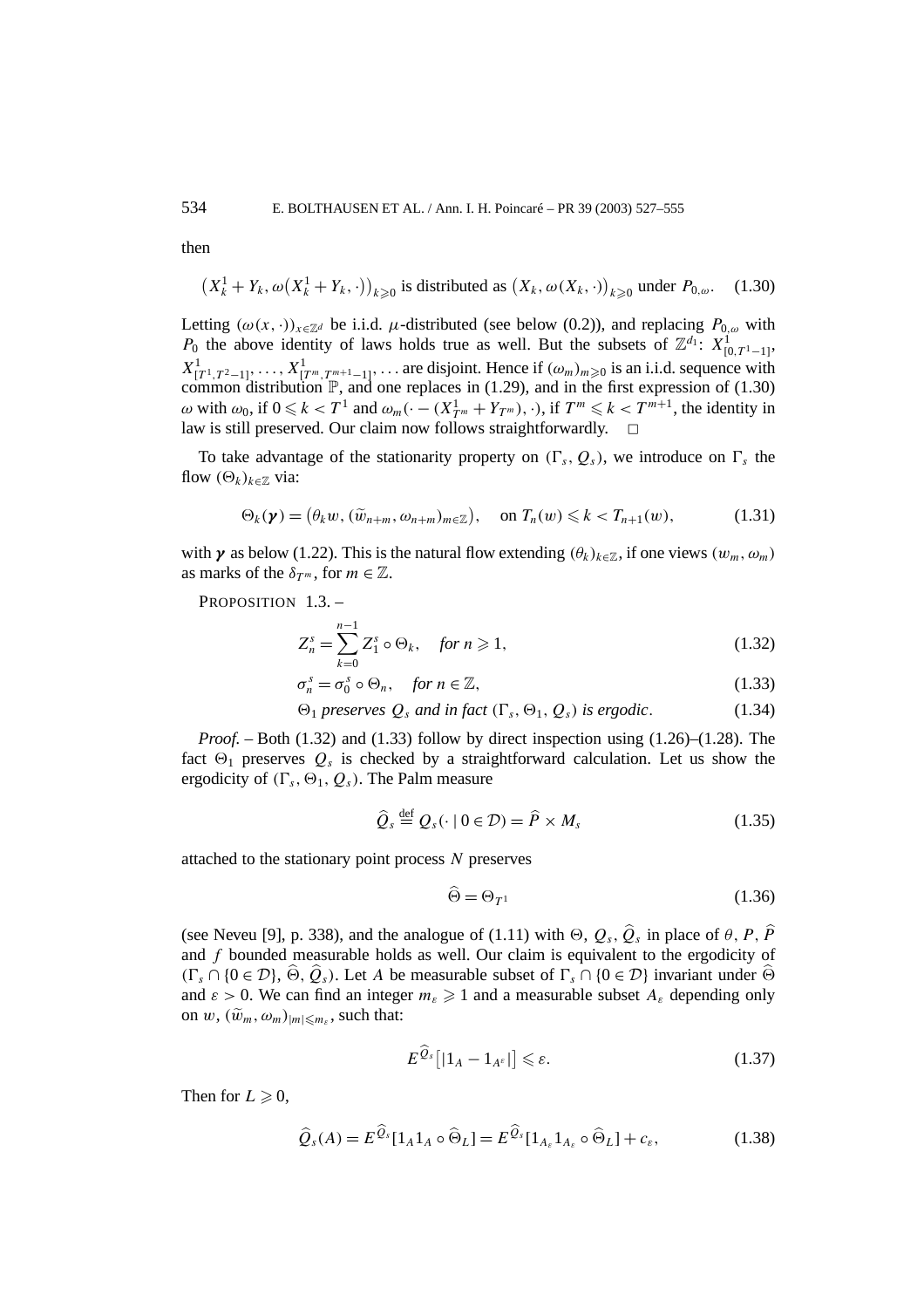with  $|c_{\varepsilon}| \leq 2\varepsilon$ . On the other hand if  $L > 2m_{\varepsilon}$ , conditioning on the *w* component and using the fact that the  $(\tilde{w}_m, \omega_m)_{m \in \mathbb{Z}}$  are independent conditionally on *w* (see (1.22)), the above equals

$$
E^{\widehat{P}}[\widehat{Q}_s(A_{\varepsilon}\mid w)\widehat{Q}_s(A_{\varepsilon}\mid w)\circ \widehat{\theta}_L]+c_{\varepsilon}.
$$

As a result

$$
2\varepsilon \geqslant \overline{\lim}_{N \to \infty} \left| \widehat{Q}_s(A) - \frac{1}{N} \sum_{L=0}^{N-1} E^{\widehat{P}} \big[ \widehat{Q}_s(A_\varepsilon \mid w) \widehat{Q}_s(A_\varepsilon \mid w) \circ \widehat{\theta}_L \big] \right|, \tag{1.39}
$$

but  $(W \cap \{0 \in \mathcal{D}\}, \hat{\theta}, \hat{P})$  is ergodic as a consequence of the ergodicity of  $(W, \theta, P)$  and 1  $\frac{1}{N}\sum_{0}^{N-1} Q_s(A_\varepsilon \mid w) \circ \hat{\theta}_L \stackrel{L^1(\hat{P})}{\longrightarrow} \hat{Q}_s(A_\varepsilon)$ . We thus find with (1.37) and the above that

$$
\left|\widehat{Q}_s(A)-\widehat{Q}_s(A)^2\right|\leqslant \left|\widehat{Q}_s(A)-\widehat{Q}_s(A_s)^2\right|+2\varepsilon\leqslant 4\varepsilon.
$$

Letting  $\varepsilon$  tend to 0, we see that  $\hat{Q}_s(A) = 0$  or 1, and our claim follows.  $\Box$ 

We will now apply the above to the derivation of a law of large numbers. In particular this will prove the existence of a (possibly vanishing) asymptotic velocity for the walk under the annealed measure  $P_0$ , when the single site distribution  $\mu$  is concentrated on  $\mathcal{P}_{a(\cdot)}$ , (see (0.1), (0.2), with  $d_1 \geq 5$ ,  $d_2 \geq 1$ ).

THEOREM 1.4. – Let  $\Psi$  be a bounded measurable function on  $\mathcal{P}_{q(\cdot)}$ , then

$$
P_0-a.s., \quad \frac{1}{n}\sum_{k=0}^{n-1}\Psi\big(\omega(X_k,\cdot)\big) \underset{n\to\infty}{\longrightarrow} E^{\mathcal{Q}_s}\big[\Psi\big(\sigma_0^s\big)\big],\tag{1.40}
$$

*and moreover in the notation of* (1.1)*,*

$$
P_0-a.s., \quad \frac{X_n}{n} \to v \stackrel{\text{def}}{=} E^{Q_s}[d(\sigma_0^s)] = E^{Q_s}[Z_1^s]. \tag{1.41}
$$

*Proof.* – In view of Proposition 1.2, it suffices to prove similar statements with  $(Z_k)_{k \geqslant 0}$ and  $(\sigma_k)_{k \geq 0}$  in place of  $(X_k)_{k \geq 0}$  and  $(\omega(X_k, \cdot))_{k \geq 0}$ .

In the notations of (1.19), we consider the kernel *M* from *W* to  $(\widetilde{W} \times \Omega) \times (\widetilde{W} \times \Omega)^{\mathbb{Z}}$ :

$$
M(w, d\gamma) = K(w, d\widetilde{w}_0' d\omega_0') \otimes \bigotimes_{m \in \mathbb{Z}} K(\theta_{T^m} w, d\widehat{w}_m d\omega_m), \tag{1.42}
$$

for  $\gamma = (w, \gamma) = (w, (\tilde{w}'_0, \omega'_0), (\tilde{w}_m, \omega_m)_{m \in \mathbb{Z}})$ , and the probability *Q* on the space  $\Gamma = W \times (\widetilde{W} \times \Omega) \times (\widetilde{W} \times \Omega)^{\mathbb{Z}}$  defined as the semi-direct product  $Q = P \times M$ . Then the applications

$$
\boldsymbol{\gamma} \in \Gamma \xrightarrow{\Pi_0} \boldsymbol{\gamma}_0 = (w, (\widetilde{w}'_0, \omega'_0), (\widetilde{w}_m, \omega_m)_{m \ge 1}) \in \Gamma_0
$$
  

$$
\boldsymbol{\gamma} \in \Gamma \xrightarrow{\Pi_s} \boldsymbol{\gamma}_s = (w, (\widetilde{w}_m, \omega_m)_{m \in \mathbb{Z}}) \in \Gamma_s,
$$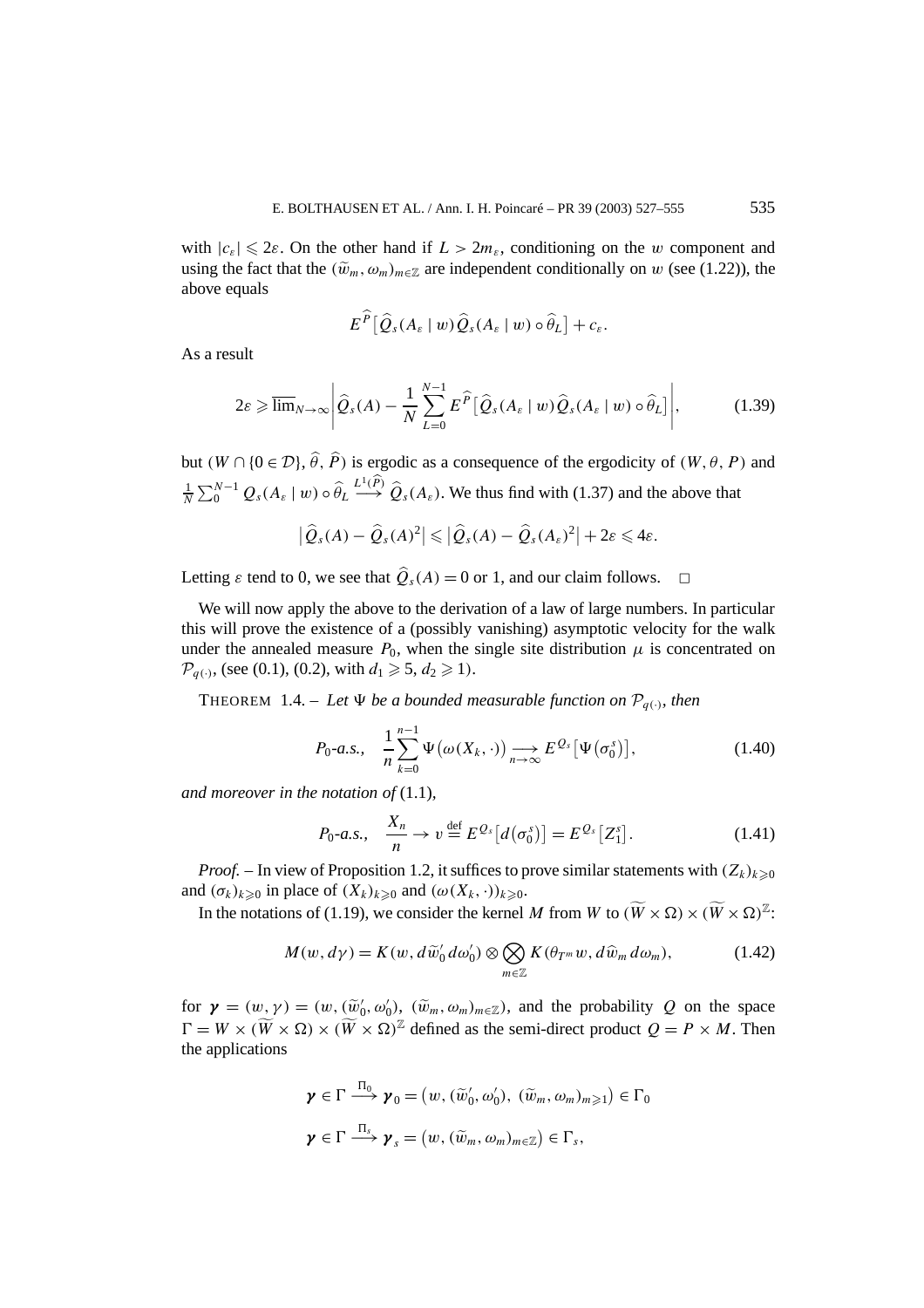respectively map  $Q$  onto  $Q_0$  and  $Q_s$ . Moreover with a slight abuse of notations, we see that

$$
Q\text{-a.s., } Z_{T^1+k} - Z_{T^1} = Z_{T^1+k}^s - Z_{T^1}^s, \quad \sigma_{k+T^1} = \sigma_{k+T^1}^s, \quad k \geq 0. \tag{1.43}
$$

As a result we find that for  $\Psi$  as in (1.40)

$$
Q\text{-a.s., } \frac{1}{n} \sum_{k=0}^{n-1} \Psi(\sigma_k) - \frac{1}{n} \sum_{k=0}^{n-1} \Psi(\sigma_k^s) \to 0. \tag{1.44}
$$

In view of Proposition 1.3 we can apply the ergodic theorem to the second expression in  $(1.44)$ , and  $(1.40)$  follows. By  $(1.43)$ , we also see that

$$
Q\text{-a.s., }\ |Z_n - Z_n^s| \leq 2(T^1 \wedge n), \tag{1.45}
$$

and from Proposition 1.3 and the ergodic theorem we conclude that

$$
P_0 \text{-a.s., } \quad \frac{X_n}{n} \to E^{\mathcal{Q}_s}[Z_1^s]. \tag{1.46}
$$

Moreover by a martingale argument (under  $P_{0,\omega}$ ),

$$
E_0[X_n] = E_0 \left[ \sum_{k=0}^{n-1} d(\omega(X_k, \cdot)) \right],
$$
 (1.47)

and by (1.40) we now conclude that

$$
E^{\mathcal{Q}_s}[Z_1^s] = E^{\mathcal{Q}_s}[d(\sigma_0^s)],
$$

finishing the proof of Theorem 1.4.  $\Box$ 

#### **2. Central limit theorem under the annealed measure**

In the setting of the previous sections, we now present two central limit theorems for the walk under the measure  $P_0$ . Theorem 2.1 requires a symmetry assumption on the law of the environment, cf. (2.1) below, and holds when  $d_1 \geq 7$ , on the other hand Theorem 2.2 makes no symmetry assumption, but holds when  $d_1 \geq 13$ . We will later use Theorem 2.2 when providing in Sections 4 and 5 examples of diffusive behavior of the walk in biased environments.

For the first theorem, we assume the following "antipodal symmetry" of the single site distribution (see below (0.2))

$$
\mu \text{ is invariant under } (p(e))_{|e|=1} \to (p(-e))_{|e|=1}. \tag{2.1}
$$

Note that when (2.1) holds,  $E_0[X_n] = 0$ , for  $n \ge 0$ , and the limiting velocity *v* in (1.41) necessarily vanishes. In what follows we denote by  $D(\mathbb{R}_+,\mathbb{R}^d)$  the set of  $\mathbb{R}^d$ valued functions on  $\mathbb{R}_+$ , which are right continuous with left limits, which is tacitly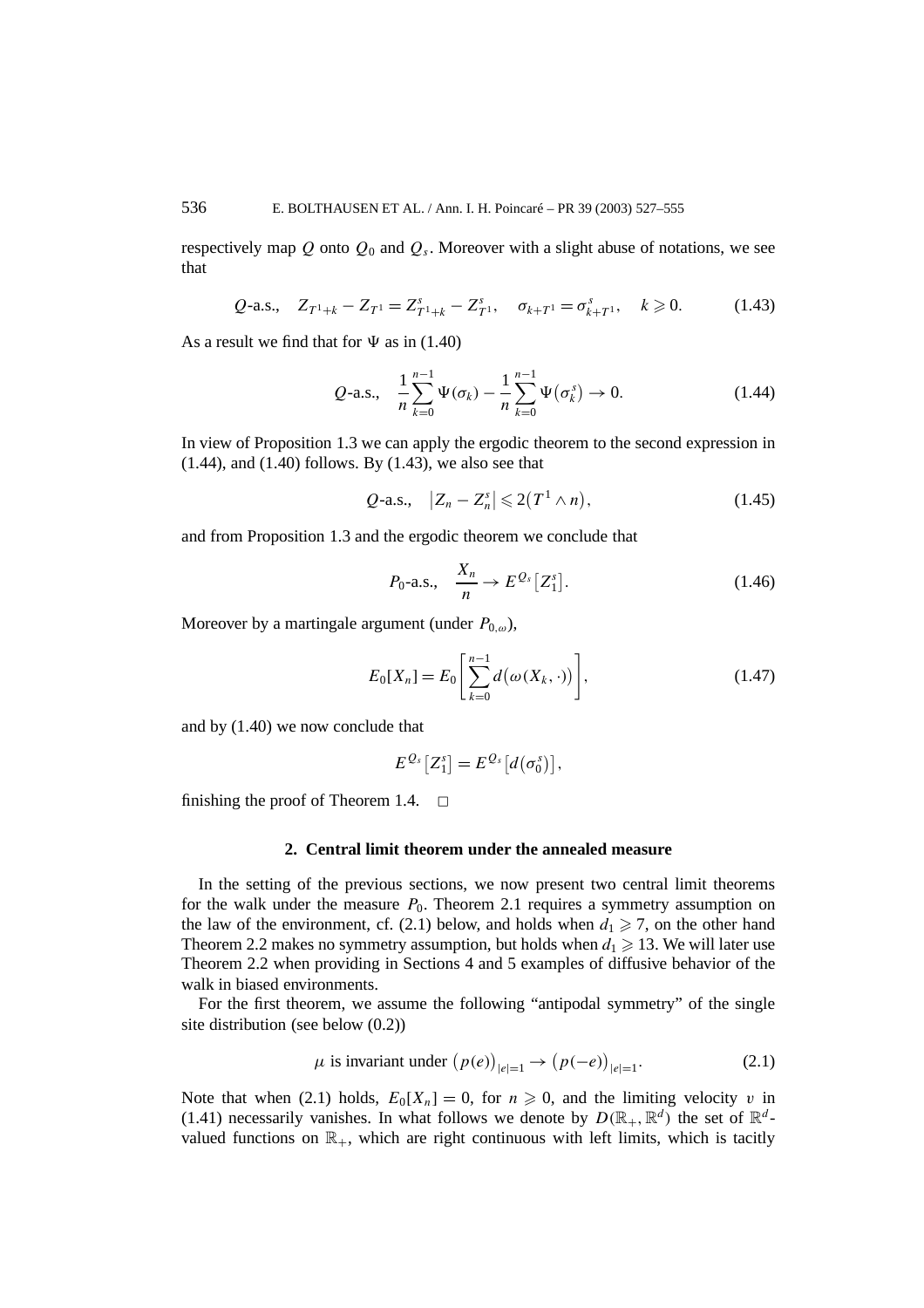endowed with the Skorohod topology and its Borel  $\sigma$ -algebra, (cf. Chapter 3 of Ethier and Kurtz [6]).

THEOREM 2.1 ( $d_1 \ge 7$ , under (2.1)). – *Under*  $P_0$ , the  $D(\mathbb{R}_+, \mathbb{R}^d)$ -valued sequence  $B^n = \frac{1}{\sqrt{n}} X_{[n]}$  *converges in law to a Brownian motion with covariance matrix A given in* (2.14)*.*

*Proof. –* In view of Proposition 1.2 and (1.45), it suffices to show that

under 
$$
Q_s
$$
,  $\frac{1}{\sqrt{n}} Z_{[n]}^s$  converges in law to a Brownian motion with  
covariance matrix A. (2.2)

Define the non-decreasing sequence  $k_n$ ,  $n \geq 0$ ,  $Q_s$ -a.s. surely tending to infinity such that  $T^{k_n} \leqslant n < T^{k_n+1}$ , and

$$
\Sigma_m = Z_{T^m}^s - Z_{T^0}^s, \quad \text{for } m \geqslant 0. \tag{2.3}
$$

Note that  $Q_s$ -a.s., for any  $T > 0$ :

$$
\sup_{t \leq T} \left| \frac{1}{\sqrt{n}} Z^{s}_{[tn]} - \frac{1}{\sqrt{n}} \Sigma_{k_{[tn]}} \right| \leq 2 \sup_{0 \leq k \leq k_{[Tn]}} \frac{(T^{k+1} - T^k)}{\sqrt{n}}.
$$
 (2.4)

From (1.12) and  $d_1 \ge 7$ , we see that for  $\gamma < \frac{3}{2}$ ,

$$
E^{P}\left[\left(T^{1}\right)^{\gamma}\right]<\infty\tag{2.5}
$$

and using (1.11) we conclude that for  $\gamma < \frac{5}{2}$ ,

$$
E^{\widehat{P}}[(T^1)^{\gamma}] = E^{\widehat{Q}_s}[(T^1)^{\gamma}] < \infty.
$$
 (2.6)

Using stationarity, we see that for  $u > 0$ ,

$$
\widehat{P}\left(\sup_{0\leq k\leq [Tn]} \frac{(T^{k+1}-T^k)}{\sqrt{n}} > u\right) \leq (Tn+1)\widehat{P}(T^1 > \sqrt{n}u)
$$

$$
\leq \frac{(Tn+1)}{n}E^{\widehat{P}}[(T^1)^2, T^1 > \sqrt{n}u] \xrightarrow[n \to \infty]{(2.6)} 0.
$$

On the other hand  $\sup_{0 \le k \le [T_n]} \frac{(T^{k+1}-T^k)}{\sqrt{n}}$  is invariant under  $\theta_T$ <sup>0</sup>, and by (1.11) the image of *P* under  $\theta_{T^0}$  is  $T^1 \hat{P} / \int T^1 d\hat{P}$ , so that the above calculation also proves that

$$
\sup_{0 \le k \le [Tn]} \frac{(T^{k+1} - T^k)}{\sqrt{n}} \underset{n \to \infty}{\longrightarrow} 0 \quad \text{in } P \text{ (or } Q_s\text{-probability.}
$$
 (2.7)

Since  $Q_s$ -a.s.,  $k_n \le n$  for all *n*, we see from (2.4), (2.7) that our claim will follow if we show (2.2) with  $\frac{1}{4}$  $\frac{1}{n} \sum_{k[tn]} \text{in place of } \frac{1}{\sqrt{n}} Z_{[tn]}^s$ .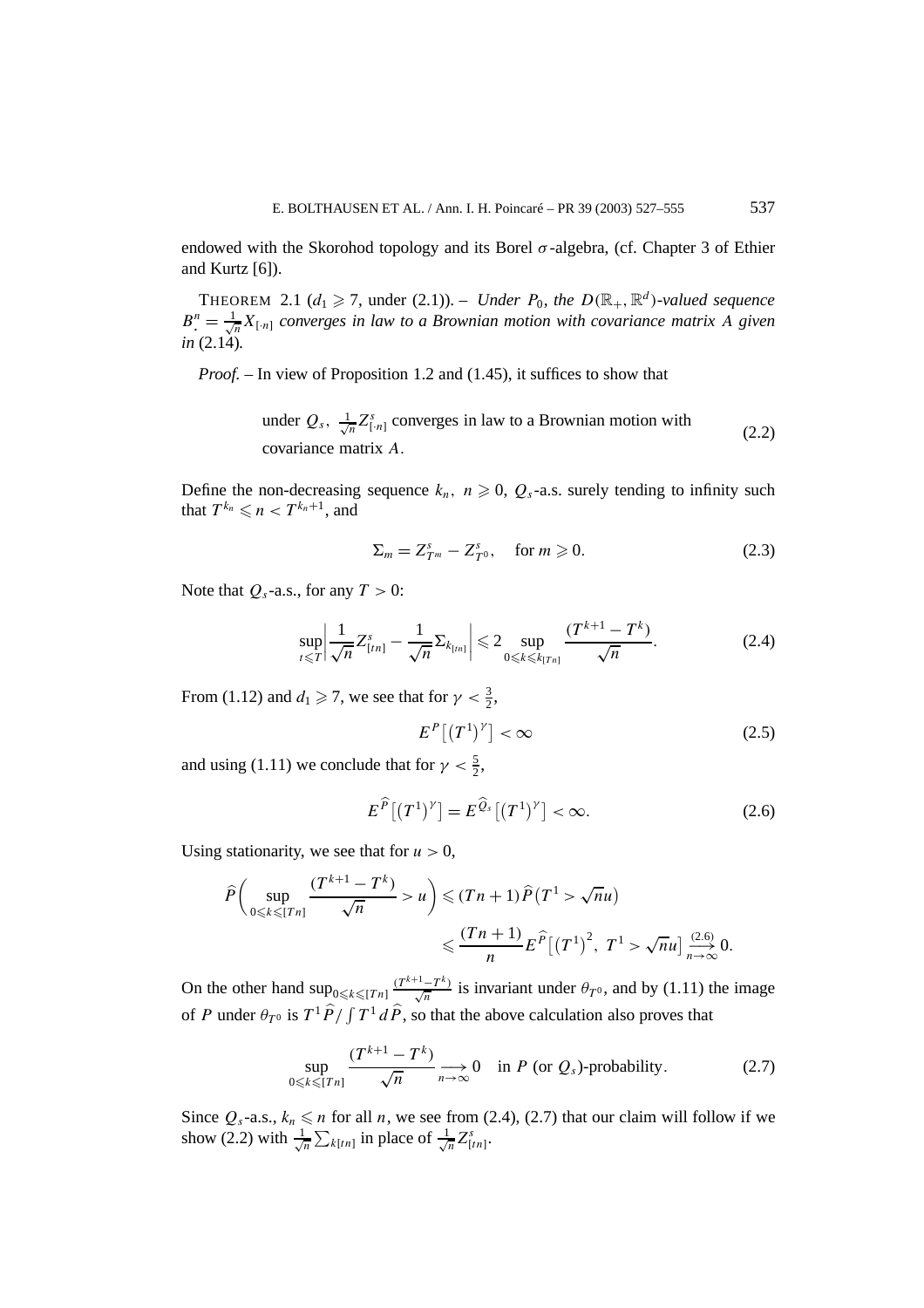Observe then that conditionally on *w*, under  $\hat{Q}_s$ , the variables  $Z_{T^{k+1}}^s - Z_{T^k}^s$ ,  $k \ge 0$ , are independent, cf.  $(1.22)$ ,  $(1.26)$ ,  $(1.28)$ , with zero mean thanks to  $(2.1)$ . Further from the ergodic theorem:

$$
\hat{Q}_s\text{-a.s., }\frac{1}{n}\sum_{0\leq k
$$

Using the martingale central limit theorem, see Durrett [4], p. 374, or Ethier and Kurtz [6], p. 340, it follows from (2.6), (2.8) that

for  $\hat{P}$ -a.e. *w*, conditionally on *w* under  $\hat{Q}_s$ ,  $\frac{1}{\sqrt{n}}\Sigma_n$  converges in law to a Brownian motion with covariance matrix  $\tilde{A}$ , provided  $\Sigma_s$ ,  $s \geq 0$ , stands for the linear interpolation of  $\Sigma_m$ ,  $m \ge 0$ . (2.9)

Noting that  $\frac{1}{\sqrt{n}}\sum_{n=1}^{\infty}$  is invariant under  $\Theta_{T^0}$  and the image of  $Q_s$  under  $\Theta_{T^0}$  is  $T^1 \widehat{Q}_s / \int T^1 d\widehat{P}$ , it follows that

under 
$$
Q_s
$$
,  $\frac{1}{\sqrt{n}} \Sigma_n$  converges in law to a Brownian motion with  
covariance matrix  $\tilde{A}$ . (2.10)

From the ergodic theorem, we know that

$$
\frac{T^m}{m} \to E^{\widehat{P}}[T^1] \quad \widehat{Q}_s\text{-a.s.,}
$$
\n(2.11)

and by similar arguments as above the same holds true  $Q_s$ -a.s. It then follows that  $Q_s$ a.s.  $\frac{k_n}{n} \to 1/\int T^1 d\hat{P}$ , and with the help of Dini's theorem:

$$
Q_s
$$
-a.s., for all  $T > 0$ ,  $\sup_{0 \le t \le T} \left| \frac{k_{[tn]}}{n} - \frac{t}{E^{\hat{P}}[T^1]} \right| = 0.$  (2.12)

From (2.10) and (2.12), we then conclude that

under 
$$
Q_s
$$
,  $\frac{1}{\sqrt{n}} \sum_{k_{[n]}}$  converges in law to a Brownian motion (2.13)

with covariance matrix

$$
A = E^{\widehat{Q}_s}[(Z_{T^1}^s)(Z_{T^1}^s)^t]/E^{\widehat{P}}[T^1] (= \widetilde{A}/E^{\widehat{P}}[T^1]),
$$
\n(2.14)

which finishes the proof of our claim.  $\Box$ 

We now turn to the second theorem which does not require the symmetry assumption  $(2.1)$ , and covers situations with possibly non-vanishing limiting velocity  $v$ , see (1.41).

THEOREM 2.2 ( $d_1 \geq 13$ ). – *Under*  $P_0$ , the  $D(\mathbb{R}_+, \mathbb{R}^d)$ -valued sequence  $B^n$ .  $\frac{1}{\sqrt{n}}(X_{[n]} - [\cdot n]v)$  *converges in law to a Brownian motion with covariance matrix A given in* (2.20)*.*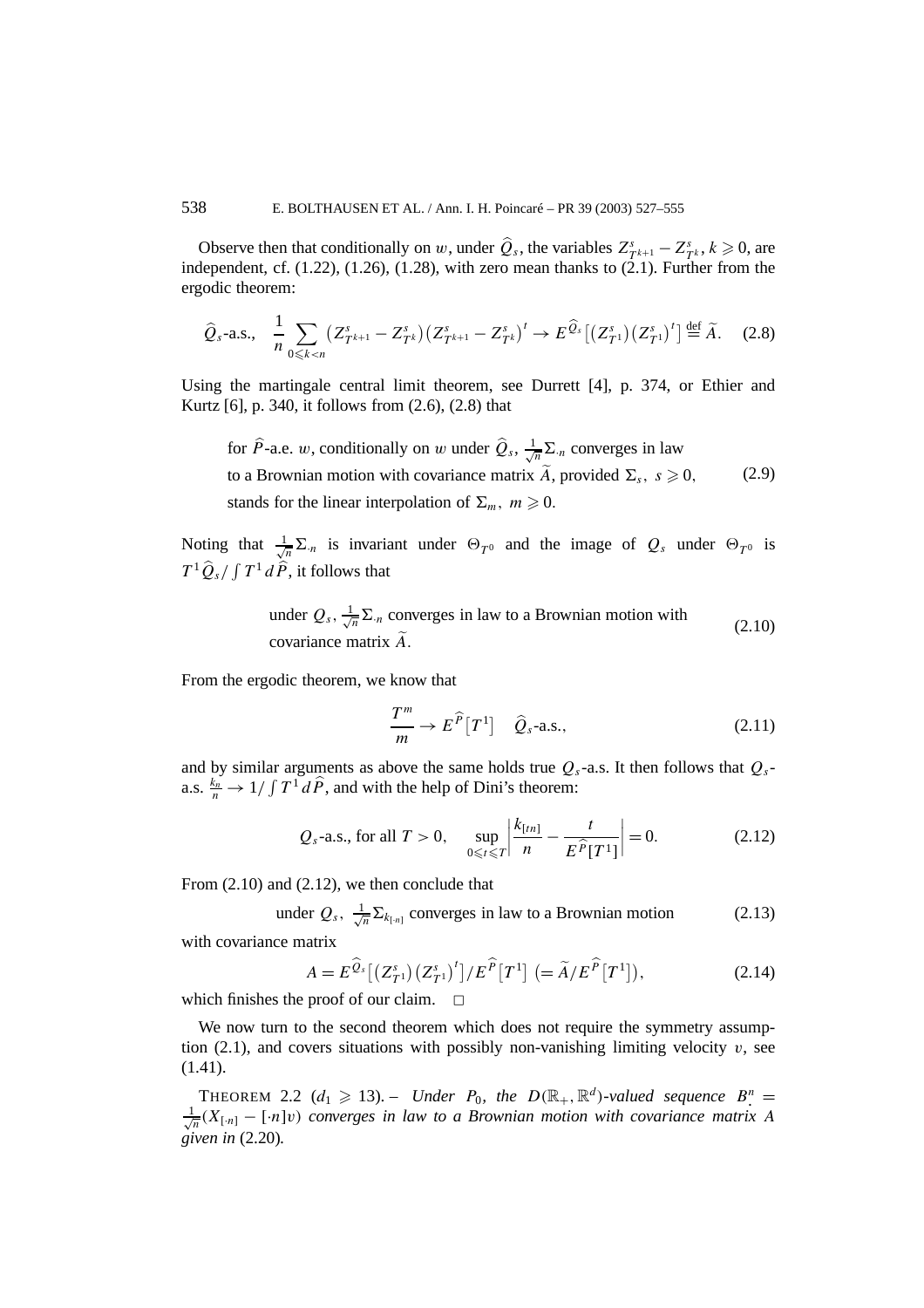*Proof. –* By Proposition 1.2 and (1.45), it suffices to prove a similar result for the sequence

$$
\frac{1}{\sqrt{n}} \left( Z_{\lfloor n \rfloor}^s - \lfloor n \rfloor v \right) \stackrel{(1.32)}{=} \frac{(-1.41)}{\sqrt{n}} \sum_{k=0}^{\lfloor n \rfloor - 1} Y \cdot \Theta_k,\tag{2.15}
$$

with the notation

$$
Y = Z_1^s - E^{Q_s} [Z_1^s].
$$
\n(2.16)

We now introduce on  $\Gamma_s$ , see (1.19), the filtration

$$
\mathcal{G}_k = \sigma \left( Z_{n+1}^s - Z_n^s, \ n < k \right), \text{ for } k \geqslant 0,
$$
\n
$$
(2.17)
$$
\n
$$
= \sigma \left( Z_n^s, \ n \leqslant k \right), \text{ since } Z_0^s = 0. \qquad \Box
$$

The main step in proving Theorem 2.2 is provided by an adaptation of Gordin's method:

LEMMA 2.3. – *There is a*  $G \in L^2(\Gamma_s, \mathcal{G}_0, Q_s)$  *such that* 

$$
M_n \stackrel{\text{def}}{=} G \circ \Theta_n - G + Z_n^s - nv = G \circ \Theta_n - G + \sum_{k=0}^{n-1} Y \circ \Theta_k \text{ is a } (\mathcal{G}_n)\text{-martingale. (2.18)}
$$

Let us for the time being admit Lemma 2.3 and explain how we conclude the proof of Theorem 2.2. Observe that for any  $\varepsilon > 0$ :

$$
Q_{s} \left( \sup_{1 \leq m \leq n} |G \cdot \Theta_{m}| > \varepsilon \sqrt{n} \right) \leq n Q_{s} \left( |G| > \varepsilon \sqrt{n} \right)
$$
  

$$
\leq \varepsilon^{-2} E^{Q_{s}} \left[ G^{2}, |G| > \varepsilon \sqrt{n} \right] \longrightarrow 0, \qquad (2.19)
$$

so that it suffices to prove that  $\frac{1}{\sqrt{n}}M_{[n]}$  converges in law to conclude that  $\frac{1}{\sqrt{n}}(Z_{[n]}^s \lceil \cdot n \rceil v$  converges in law to the same limit. However

$$
M_n = \sum_{k=0}^{n-1} (G \circ \Theta_1 - G + Y) \circ \Theta_k
$$

is a martingale with stationary increments and from the theorem of Billingsley and Ibragimov, see Durrett [4], p. 375, it follows that

under 
$$
Q_s
$$
,  $\frac{1}{\sqrt{n}} M_{[n]}$  converges in law to a Brownian motion with  
covariance matrix  $A = E^{Q_s} [(G \circ \Theta_1 - G + Y)(G \cdot \Theta_1 - G + Y)^t]$ , (2.20)

which proves Theorem 2.2.

*Proof of Lemma* 2.3. – To simplify notations, we drop the superscript  $Q_s$  when writing expectations or conditional expectations. It follows from (1.12) that

$$
T^1 \in L^4(Q_s) \quad \text{(or } L^4(P)). \tag{2.21}
$$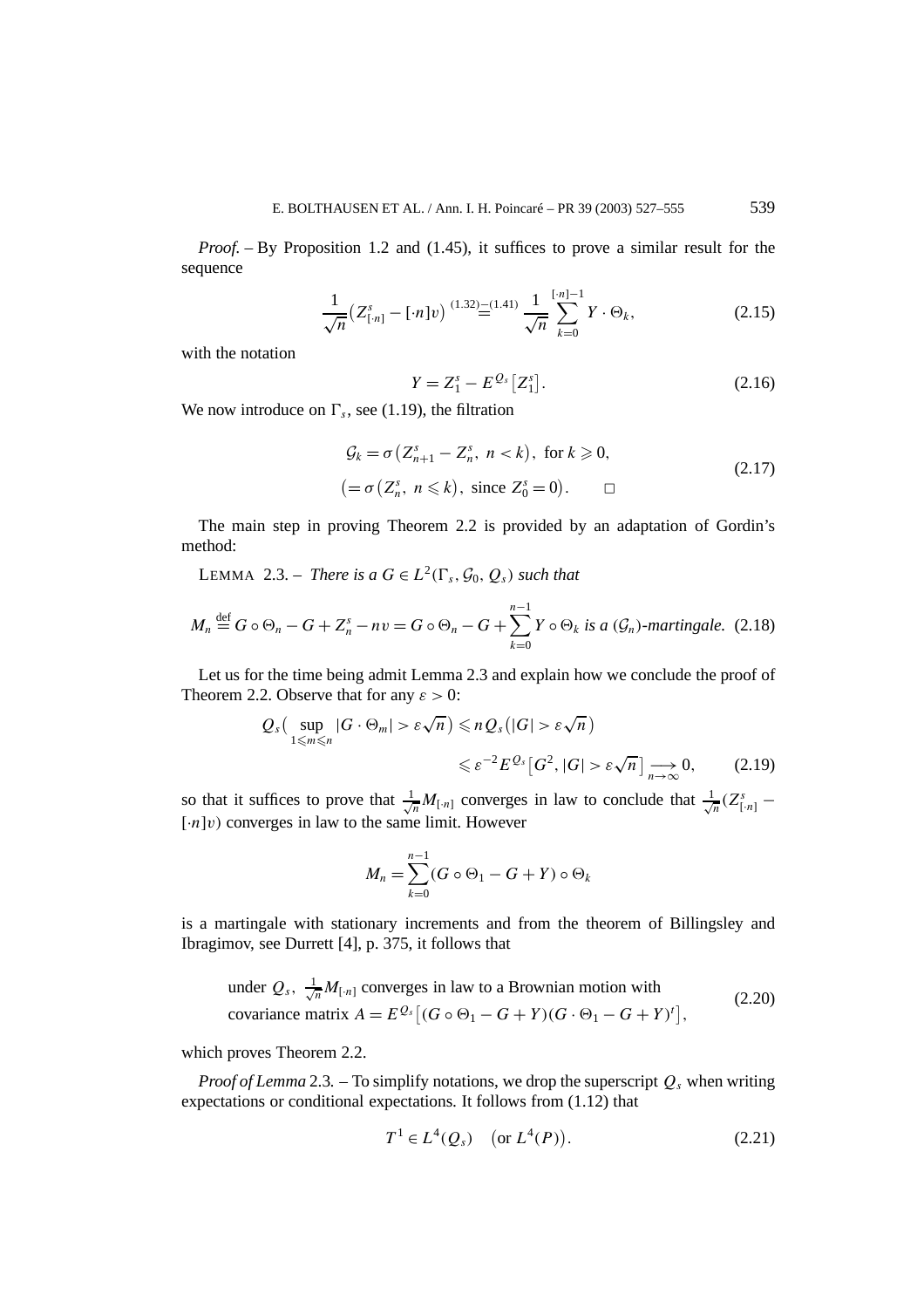As we now explain the claim will follow once we show that

$$
\sum_{p\geqslant 0} \left\| E\left[ \left( H1\{0 \in \mathcal{D}\} \right) \circ \Theta_p \mid \mathcal{G}_0 \right] \right\|_2 < \infty,\tag{2.22}
$$

where we recall the notation (1.4) and

$$
H = \sum_{k=0}^{T^1 - 1} Y \circ \Theta_k \quad \text{(note that } |H| \leq 2T^1 \text{, since } |Z_1^s| \leq 1\text{).} \tag{2.23}
$$

Indeed, if we define for  $m \ge 1$ ,

$$
G^{m} = E[H \mid \mathcal{G}_0] + \sum_{1 \leq p < m} E\left[\left(H1\{0 \in \mathcal{D}\}\right) \cdot \Theta_p \mid \mathcal{G}_0\right],\tag{2.24}
$$

then *G<sup>m</sup>* converges in  $L^2(Q_s)$  towards  $G \in L^2(\Gamma_s, \mathcal{G}_0, Q_s)$ . Moreover, for  $m \ge 1$ , we can define in the notation of (1.5), *N* = *N*(*w*, [1, *m* − 1]) + 1, so that for *n* ≥ 0,

$$
G \circ \Theta_n = \lim_{m \to \infty} E\left[ \left( \sum_{k=0}^{N-1} Y \circ \Theta_k \right) \circ \Theta_n \middle| \mathcal{G}_n \right], \tag{2.25}
$$

where the limit holds in  $L^2$  and we have used stationarity. Hence

$$
E\left[G\circ\Theta_{n+1} + \sum_{k=0}^{n} Y\circ\Theta_{k} - G\circ\Theta_{n} - \sum_{k=0}^{n-1} Y\circ\Theta_{k} \middle| \mathcal{G}_{n}\right]
$$
  
\n
$$
= \lim_{m\to\infty} E\left[E\left[\left(\sum_{k=0}^{T^{N}-1} Y\circ\Theta_{k}\right)\circ\Theta_{n+1} \middle| \mathcal{G}_{n+1}\right] + Y\circ\Theta_{n}\right]
$$
  
\n
$$
- \left(\sum_{k=0}^{T^{N}-1} Y\circ\Theta_{k}\right)\circ\Theta_{n} \middle| \mathcal{G}_{n}\right]
$$
  
\n
$$
= \lim_{m\to\infty} E\left[\left(\sum_{k=0}^{T^{N}-1} Y\circ\Theta_{k}\right)\circ\Theta_{n+1} + Y\circ\Theta_{n} - \left(\sum_{k=0}^{T^{N}-1} Y\circ\Theta_{k}\right)\circ\Theta_{n} \middle| \mathcal{G}_{n}\right].
$$
\n(2.26)

The quantity under the conditional expectation in the above expression equals

$$
1\{n+m\in\mathcal{D}\}H\circ\Theta_{n+m}=\big(H1\{0\in\mathcal{D}\}\big)\circ\Theta_{n+m}\tag{2.27}
$$

and using (2.22) and stationarity we see that the last line of (2.26) vanishes. This proves that  $M_n$ , with the notation of (2.18), is a  $(\mathcal{G}_n)$ -martingale.

We are thus reduced to proving (2.22). To this end, we consider  $B \in L^2(\Gamma_s, \mathcal{G}_0, O_s)$ with unit  $L^2$ -norm. Then for  $p \ge 1$ ,

$$
E\left[\left(H1\{0\in\mathcal{D}\}\right)\circ\Theta_pB\right] = \sum_{m\geqslant 1} E\left[\left(\sum_{T^m\leqslant k
$$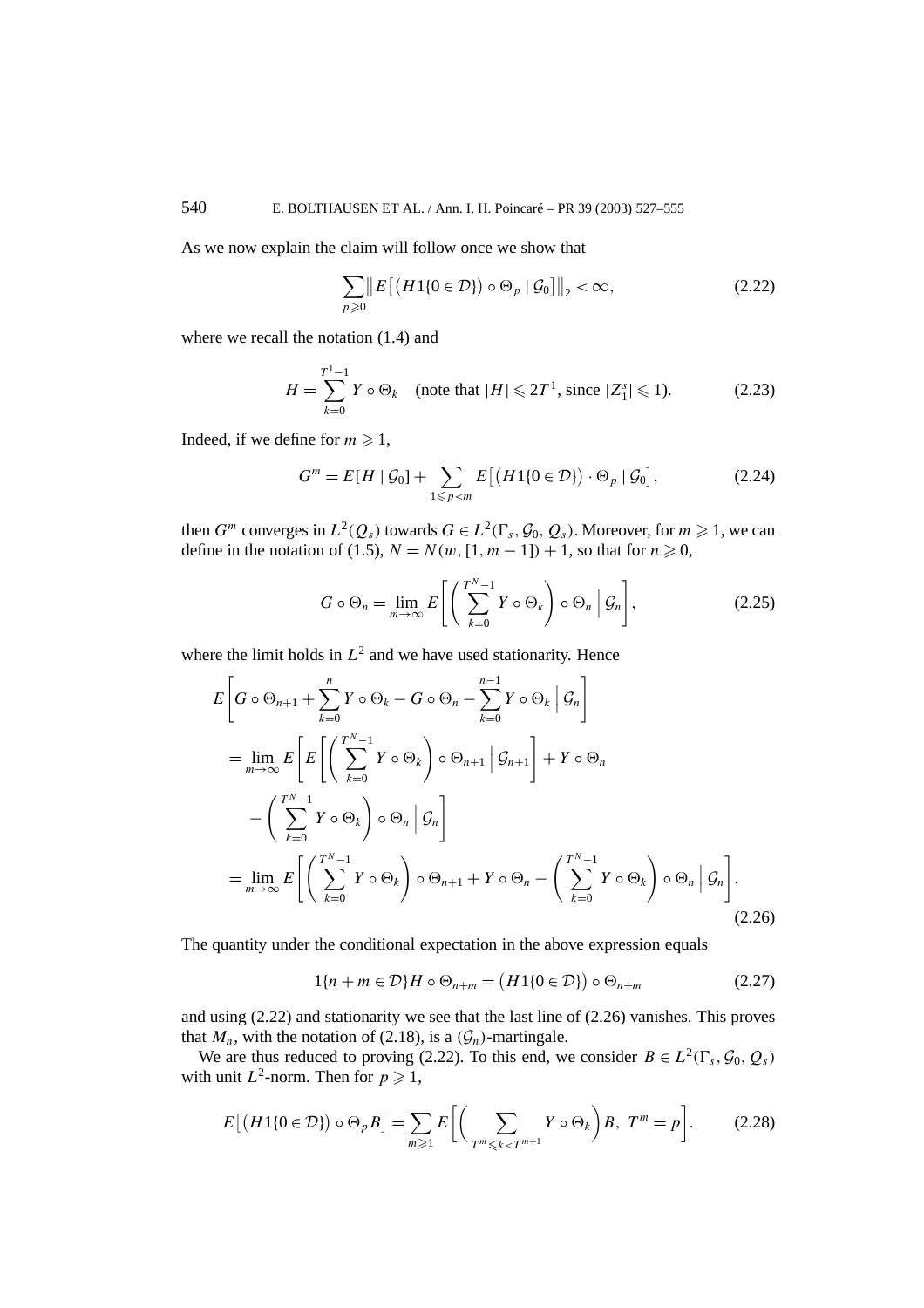Note that *B* is  $\mathcal{G}_0$ -measurable and hence a function of *w* and  $(\tilde{w}_m, \omega_m)_{m \leq 0}$ , and

$$
\sum_{T^m \leq k < T^{m+1}} Y \circ \Theta_k = Z_{T^{m+1}}^s - Z_{T^m}^s - (T^{m+1} - T^m) v
$$
\n
$$
\stackrel{(1.26),(1.28)}{=} X_{T^{m+1}}^1 - X_{T^m}^1 + \widetilde{w}_m (T^{m+1} - T^m) - (T^{m+1} - T^m) v.
$$

Hence conditioning on *w* in the right member of  $(2.28)$ , and using the notation of  $(1.22)$ , we find that for  $p \ge 1$ :

$$
E\left[\left(H1\{0\in\mathcal{D}\}\right)\circ\Theta_{p}B\right] = \sum_{m\geqslant 1} E^{P}\left[\left(M_{s}H\right)\circ\theta_{p}M_{s}B, T^{m}=p\right]
$$

$$
= E^{P}\left[\left(\left(M_{s}H\right)1\{0\in\mathcal{D}\}\right)\circ\theta_{p}M_{s}B\right].
$$
 (2.29)

Then observe that we can find measurable functions  $\psi$  and  $\varphi$  such that

$$
M_{s}B = \psi(T^{0}, (X_{i}^{1})_{i \leq 0}), \qquad (M_{s}H)1\{0 \in \mathcal{D}\} = \varphi(T^{1}, (X_{i}^{1})_{i \geq 0})1\{0 \in \mathcal{D}\}. \tag{2.30}
$$

To take advantage of decoupling effects, we define

$$
L = \left[\frac{p}{3}\right],\tag{2.31}
$$

and introduce two copies  $(X_n^-)$  and  $(X_n^+)$  of  $(X_n^1)$ , such that  $X_n^-$  coincides with  $X_n^1$  for  $n \le L$  and then "evolves" independently, whereas  $X_n^+$  coincides with  $X_{n+p}^1 - X_p^1$ , for  $n \ge -L$ , and for  $n < -L$ , "evolves" independently. We then define

$$
\begin{cases}\nU = M_s B, & U^- = \psi(T^-, (X_i^-)_{i \leq 0}), \\
V = ((M_s H) 1 \{0 \in \mathcal{D}\}) \circ \theta_p = \varphi(T^1 \circ \theta_p, (X_{i+p}^1 - X_p^1)_{i \geq 0}) 1 \{p \in \mathcal{D}\}, \\
V^+ = \varphi(T^+, (X_i^+)_{i \geq 0}) 1 \{0 \in \mathcal{D}^+\},\n\end{cases} (2.32)
$$

where  $T^-$  and  $T^+$  are respectively defined like  $T^0$  and  $T^1$  relatively to  $(X^-)$  and  $(X^+)$ and  $\mathcal{D}^+$  is defined analogously to  $\mathcal D$  with  $(X^+)$  in place of X. We of course tacitly abuse the notations since the above objects are defined on an extension of the space  $(W, W, P)$ . Note that

$$
U \stackrel{\text{law}}{=} U^-, \qquad V \stackrel{\text{law}}{=} V^+.
$$
 (2.33)

We now find that for  $p \ge 1$ :

$$
E[(H1{0 \in D}) \circ \Theta_p B]
$$
  
\n
$$
\stackrel{(2.29)}{=} E^P[VU]
$$
  
\n
$$
= E^P[V^+U^-] + E^P[V^+(U-U^-)] + E^P[(V-V^+)U].
$$
\n(2.34)

Note also that:

$$
E^{P}[V] = E^{P}[V^{+}] = E[H1\{0 \in \mathcal{D}\}] = E[Y]E^{P}[T_{1}] = 0,
$$
\n(2.35)

using the analogue of (1.11) for  $Q_s$ ,  $\hat{Q}_s$  and (2.16) in the third equality. Note that  $V^+$  and  $U^-$  are independent. Hence the first term in the last member of (2.34) vanishes. Keeping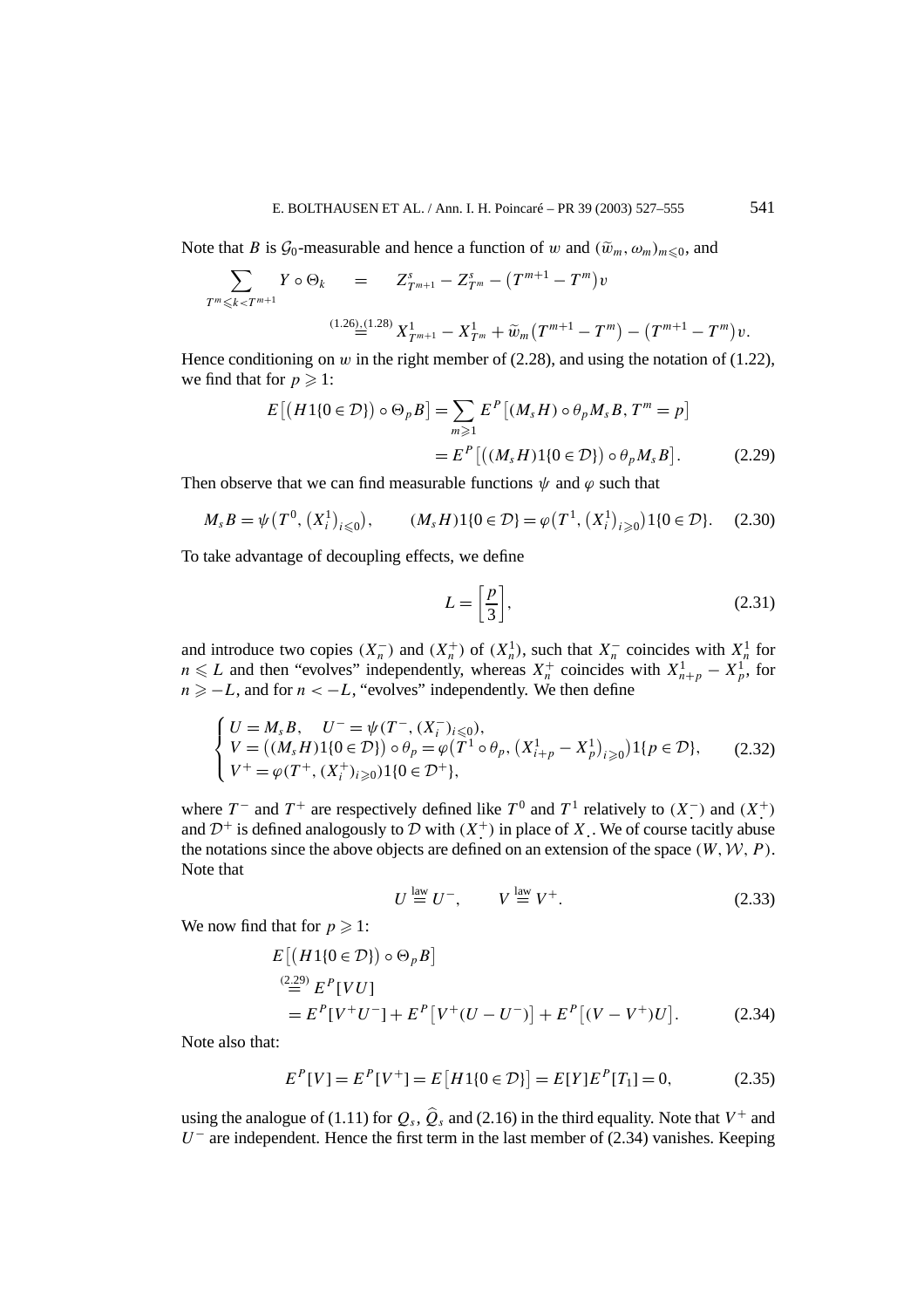in mind that *B* has unit  $L^2$ -norm we find

$$
|E[(H1\{0 \in \mathcal{D}\}) \circ \Theta_p B]| \leq ||V^+(U - U^-)||_1 + ||V - V^+||_2. \tag{2.36}
$$

In view of (2.32) and the inequality  $|H| \le 2T^1$ , we find

$$
|V| \leq 2|T^1 \circ \theta_p|, \qquad |V^+| \leq 2|T^+|,
$$
  

$$
|V - V^+| \leq 2\left(1\{T^+ \neq T^1 \circ \theta_p\} + |1\{p \in \mathcal{D}\} - 1\{0 \in \mathcal{D}^+\}\right|\right)\left(T^+ + T^1 \circ \theta_p\right). \tag{2.37}
$$

Using Cauchy–Schwarz's inequality and stationarity, we find

$$
||V - V^{+}||_{2} \le 4||T^{1}||_{2}(P[T^{+} \neq T^{1} \circ \theta_{p}]^{1/2} + 2P[(p \in \mathcal{D}\setminus\{0 \in \mathcal{D}^{+}\}]^{1/2}). \tag{2.38}
$$

Since  $X_n^+$  and  $X_{n+p}^1 - X_p^1$  coincide for  $n \ge -L$ , we see that:

$$
\{T^{1} \circ \theta_{p} \neq T^{+}\}\subseteq \{X^{+}_{(-\infty, -L]} \cap X^{+}_{[0,\infty)} \neq \emptyset\} \cup \{(X^{1} \circ \theta_{p})_{(-\infty, -L]} \cap (X^{1} \circ \theta_{p})_{[0,\infty)} \neq \emptyset\}, \quad (2.39)
$$

and by a similar argument  $\{p \in \mathcal{D}\} \setminus \{0 \in \mathcal{D}^+\}\$ is included in the right-hand side of (2.39). As a result we obtain:

$$
||V - V^{+}||_{2} \le 24||T^{1}||_{2}P[X^{1}_{(-\infty, -L]} \cap X^{1}_{[0,\infty)]} \neq \emptyset]^{1/2}.
$$
 (2.40)

By analogous arguments we also have

$$
|U - U^{-}| \leq (|U| + |U^{-}|) 1\{T^{0} \neq T^{-}\}\
$$
  
\n
$$
\leq (|U| + |U^{-}|) (1\{X_{(-\infty,0]}^{1} \cap X_{[L,\infty)}^{1} \neq \emptyset\}\
$$
  
\n
$$
+ 1\{X_{(-\infty,0]}^{-} \cap X_{[L,\infty)}^{-} \neq \emptyset\}).
$$
\n(2.41)

Using Hölder's inequality and  $||U||_2 = ||U^-||_2 \le 1$ , we find

$$
||V^+(U - U^-)||_1 \le 4||T^1||_4 P[X^1_{(-\infty,0]} \cap X^1_{(L,\infty)}]^{1/4}.
$$
 (2.42)

Collecting (2.36), (2.40), (2.42), and using the fact that  $(X_n^1)$  and  $(X_{-n}^1)$  have same law (see  $(1.2)$ ), we find

$$
\|E\left[\left(H1\{0\in\mathcal{D}\}\right)\circ\Theta_p\mid\mathcal{G}_0\right]\|_2\leqslant 28\|T^1\|_4P\left[X^1_{(-\infty,-L]}\cap X^1_{[0,\infty)}\neq\emptyset\right]^{1/4}.\tag{2.43}
$$

By the calculation in (1.16) we know that the rightmost expression is bounded by const  $p^{-(d_1-4)/8}$ , (recall (2.31)), and hence summable in *p* since  $d_1 \ge 13$ . This concludes the proof of  $(2.22)$  and consequently of Lemma 2.3.

#### **3. Central limit theorem under the quenched measure**

In this section we will explain how the central limit theorems of the previous section can be strengthened into statements under the quenched measure  $P_{0,\omega}$ , for  $\mathbb{P}$ -a.e.  $\omega$ .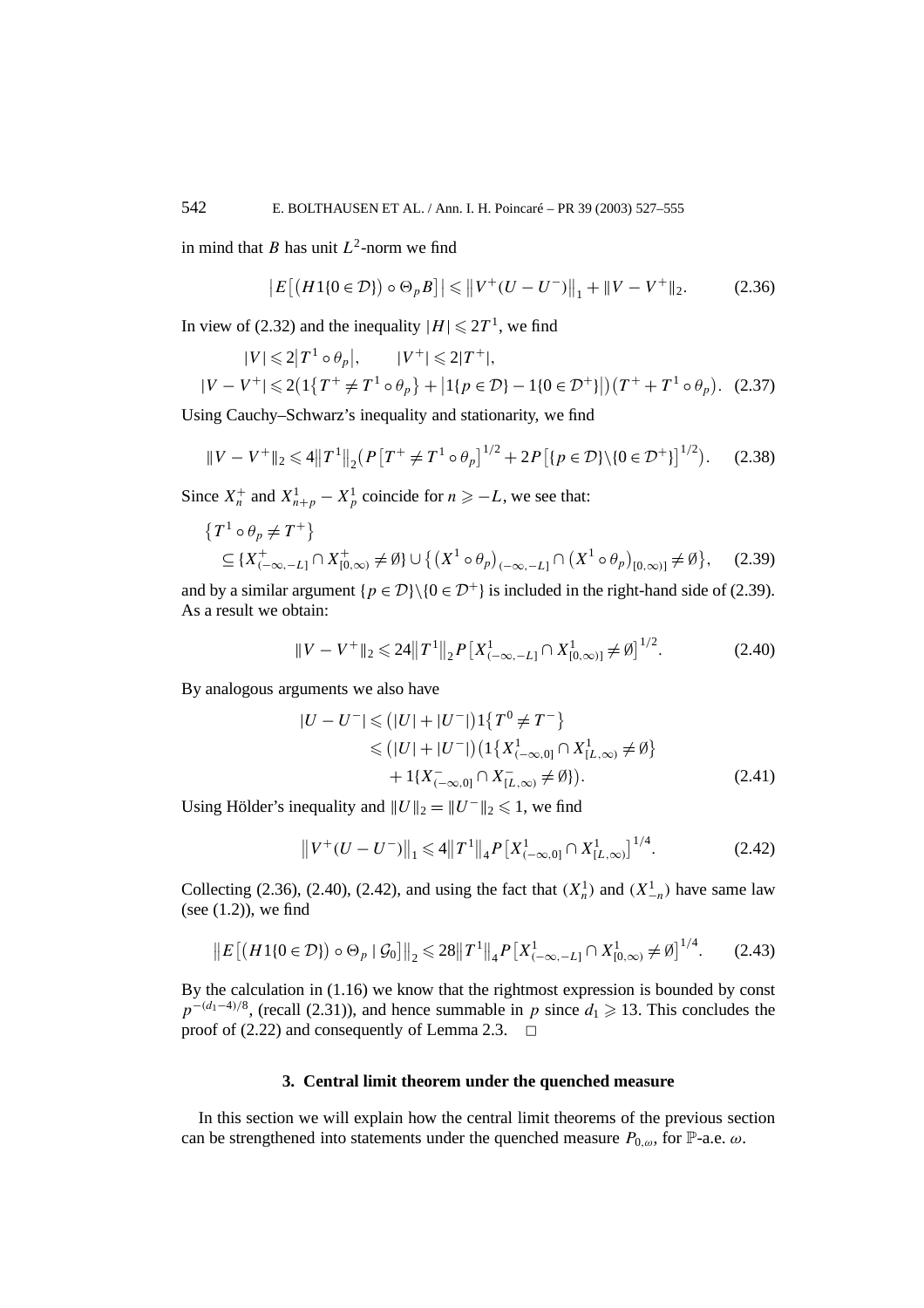THEOREM 3.1. – *Assume*  $d_1 \geq 7$  *and* (2.1) *or*  $d_1 \geq 13$ *. Then for*  $\mathbb{P}\text{-}a.e.$  *ω, under*  $P_{0,\omega}$ *, the*  $D(\mathbb{R}_+, \mathbb{R}^d)$ -valued  $B^n = \frac{1}{\sqrt{n}} (X_{[n]} - [n]v)$  *converges in law to a Brownian motion with covariance A given in Theorems* 2.1 *and* 2.2 *respectively.*

*Proof. –* The claim will follow from a variance calculation. It is convenient to introduce the space  $C(\mathbb{R}_+, \mathbb{R}^d)$  of continuous  $\mathbb{R}^d$ -valued functions on  $\mathbb{R}_+$ , and the  $C(\mathbb{R}_+, \mathbb{R}^d)$ -valued variable

$$
\beta_{\cdot}^{n} = \text{the polygonal interpolation of } \frac{k}{n} \to B_{\frac{k}{n}}^{n}, k \geq 0. \tag{3.1}
$$

It will also be useful to consider the analogously defined space  $C([0, T], \mathbb{R}^d)$ , of continuous  $\mathbb{R}^d$ -valued functions on [0, T], for  $T > 0$ , which we endow with the distance

$$
d_T(v, v') = \sup_{s \leq T} |v(s) - v'(s)| \wedge 1.
$$
 (3.2)

From Lemma 4.1 of [1], the claim will follow once we show that for all  $T > 0$ , for all bounded Lipschitz functions *F* on  $C([0, T], \mathbb{R}^d)$  and  $b \in (1, 2]$ :

$$
\sum_{m} \text{var}_{\mathbb{P}}\big(E_{0,\omega}\big[F\big(\beta^{[b^m]}\big)\big]\big) < \infty \tag{3.3}
$$

(with a slight abuse of notations).

Before proving (3.3) we still need to introduce some further notations. Given  $\omega \in \Omega$ , we consider two independent copies  $(X_k)_{k\geqslant 0}$  and  $(X_k)_{k\geqslant 0}$  evolving according to  $P_{0,\omega}$ . The respective  $\mathbb{Z}^{d_1}$ -projections  $(X_k^1)_{k\geqslant 0}$  and  $(\widetilde{X}_k^1)_{k\geqslant 0}$  are then independent and with distribution given in (1.2). We then denote by  $C$  the set of one-sided cut-times of  $X^1$ .

$$
\mathcal{C} = \{k \ge 1, \ X^1_{[0,k-1]} \cap X^1_{[k,\infty)} = \emptyset\},\tag{3.4}
$$

with an analogously defined  $\tilde{C}$  attached to  $\tilde{X}$ <sup>1</sup>. We then pick:

$$
b \in (1, 2], \quad 0 < \mu < \nu < \frac{1}{2}, \tag{3.5}
$$

and for  $m \geq 1$ , we define  $n = [b^m]$ ,

$$
\tau_m = \inf \{ \mathcal{C} \cap [n^{\mu}, \infty) \} < \infty, \quad P_{0,\omega} \text{-a.s. (cf. Lemma 1.1)}, \tag{3.6}
$$

as well as the corresponding variable  $\tilde{\tau}_m$  attached to  $\tilde{X}^1$ . We will also need the event:

$$
\mathcal{A}_m = \{ \tau_m \vee \tilde{\tau}_m \leqslant n^{\nu} \text{ and } X^1_{[\tau_m,\infty)} \cap \tilde{X}^1_{[\tilde{\tau}_m,\infty)} = \emptyset \}. \tag{3.7}
$$

We now prove (3.3). Without loss of generality, we assume that  $|F| \leq 1$  and the Lipschitz constant of *F* is smaller than 1. Then for  $m \ge 1$ :

$$
\operatorname{var}_{\mathbb{P}}(E_{0,\omega}[F(\beta_{\cdot}^n)]) = \mathbb{E}\big[E_{0,\omega} \otimes E_{0,\omega}[F(\beta_{\cdot}^n)F(\tilde{\beta}_{\cdot}^n)]\big] - E_0 \otimes E_0[F(\beta_{\cdot}^n)F(\tilde{\beta}_{\cdot}^n)]
$$
  
\n
$$
= \mathbb{E}\big[E_{0,\omega} \otimes E_{0,\omega}[F(\beta_{\cdot}^n)F(\tilde{\beta}_{\cdot}^n), \mathcal{A}_m]\big]
$$
  
\n
$$
- E_0 \otimes E_0[F(\beta_{\cdot}^n)F(\tilde{\beta}_{\cdot}^n), \mathcal{A}_m] + d_m,
$$
\n(3.8)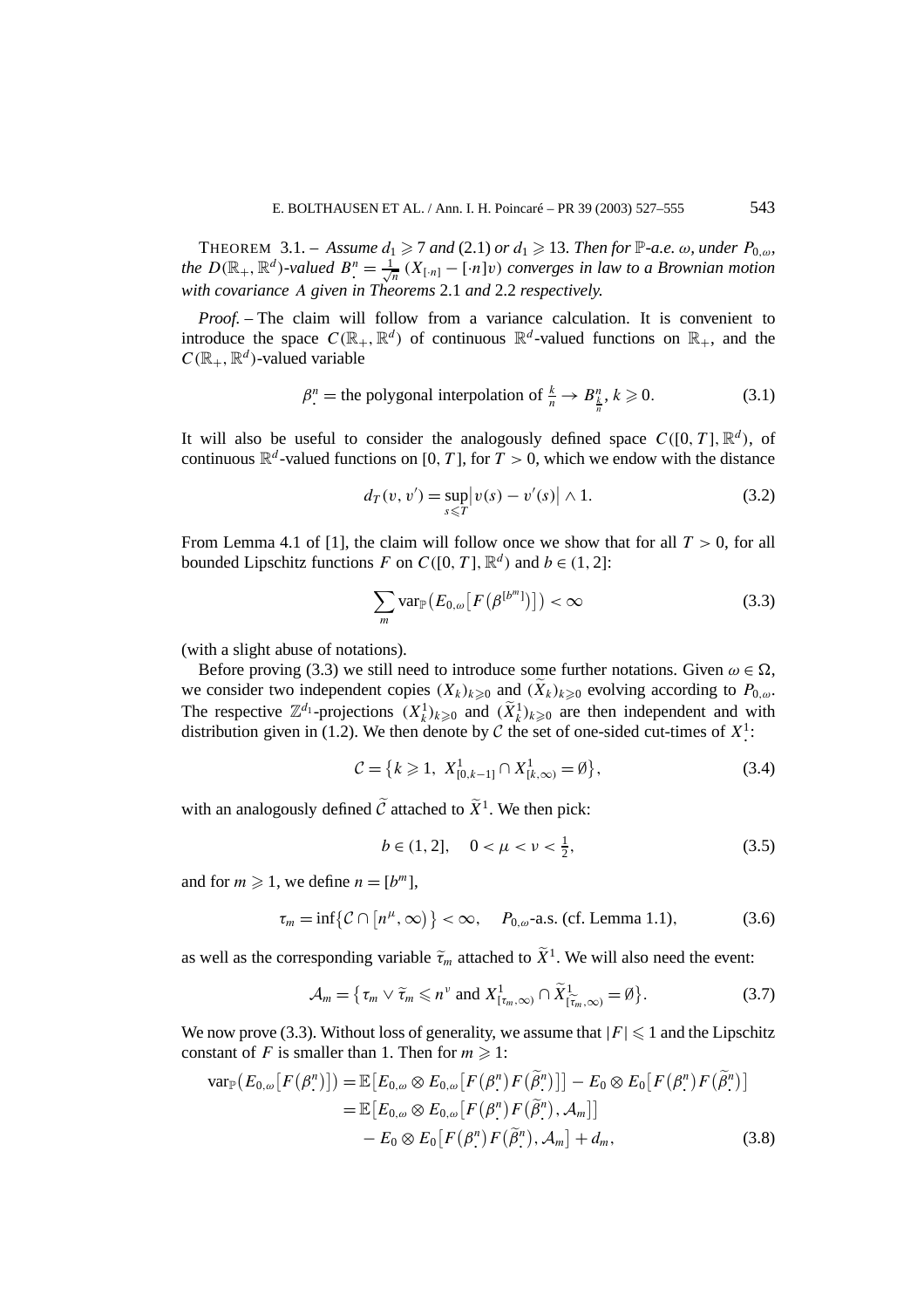and with a slight abuse of notations

$$
|d_m| \leqslant 2(P \times P)\left(\mathcal{A}_m^c\right). \tag{3.9}
$$

Moreover observe that  $P_0$ -a.s.

$$
\sup_{s\geqslant 0} \left| \left( \beta_{s+\frac{r_m}{n}}^n - \beta_{\frac{r_m}{n}}^n \right) - \beta_s^n \right| \leqslant \frac{2}{\sqrt{n}} (\tau_m + 1), \quad \text{and} \tag{3.10}
$$

 $\beta_{.+\frac{r_m}{n}}^n - \beta_{\frac{r_m}{n}}^n$  = the polygonal interpolation of  $\frac{k_m}{n}$ *n*  $\to \frac{1}{\sqrt{n}} (X_{k+\tau_m} - X_{\tau_m} - kv).$  (3.11)

From the Lipschitz property of *F* and (3.7) we see that the first two terms of the last member of (3.8) equal

$$
\mathbb{E}\left[E_{0,\omega}\otimes E_{0,\omega}\left[F\left(\beta_{\cdot+\frac{\tau_m}{n}}^n-\beta_{\frac{\tau_m}{n}}^n\right)F\left(\tilde{\beta}_{\cdot+\frac{\tilde{\tau}_m}{n}}^n-\tilde{\beta}_{\frac{\tilde{\tau}_m}{n}}^n\right),\mathcal{A}_m\right]\right]
$$
\n
$$
-E_0\otimes E_0\left[F\left(\beta_{\cdot+\frac{\tau_m}{n}}^n-\beta_{\frac{\tau_m}{n}}^n\right)F\left(\tilde{\beta}_{\cdot+\frac{\tilde{\tau}_m}{n}}^n-\tilde{\beta}_{\frac{\tilde{\tau}_m}{n}}^n\right),\mathcal{A}_m\right]+e_m,\quad \text{with}
$$
\n
$$
|e_m| \leq \frac{8}{\sqrt{n}}(n^{\nu}+1).
$$
\n(3.13)

Keeping in mind the definition of  $\mathcal{A}_m$  in (3.7), we see by conditioning on  $X^1$  and  $\widetilde{X}^1$ . Keeping in mind the definition of  $A_m$  in (3.7), we see by conditioning on  $X^1$  and  $X^1$ .<br>that the difference of the first two terms of (3.13) vanishes. Since clearly  $\sum_m |e_m| < \infty$ , (recall  $n = [b^m]$ ), we only need to observe that

$$
\sum_{m}(P \times P)(\mathcal{A}_{m}^{c}) < \infty. \tag{3.14}
$$

By a similar calculation as in (1.16), we see that

$$
P \times P\left[X_{\left[n^{\mu},\infty\right)}^{1} \cap \widetilde{X}_{\left[n^{\mu},\infty\right)}^{1} \neq \emptyset\right] \leqslant \mathrm{const} \, n^{-\mu \frac{(d_{1}-4)}{2}},\tag{3.15}
$$

moreover  $\tau_m - n^{\mu}$  is stochastically dominated by  $T^1$  (under the *P*-measure) so that from (1.12), for large *m*:

$$
P\left[\tau_m > n^{\nu}\right] \leqslant \text{const}\big(\log n^{\nu}\big)^{1 + \frac{d_1 - 4}{2}} n^{\frac{-\nu(d_1 - 4)}{2}} \leqslant e^{-\text{const }m}.\tag{3.16}
$$

Combining (3.15) and (3.16) we deduce (3.14).  $\Box$ 

#### **4. Diffusive behavior in a slightly biased environment**

As explained in the introduction, it was shown in [14], that when the single-site distribution is concentrated on *ε*-perturbations of the *d*-dimensional simple random walk and  $\mathbb{E}[d(0,\omega)]$  has size bigger than  $\varepsilon^{5/2-\eta}$ , when  $d=3$ ,  $\varepsilon^{3-\eta}$ , where  $d \ge 4$ , then for small  $\varepsilon$ , depending on *d* and  $\eta \in (0, 1)$ , the walk has non-vanishing limiting velocity (in fact much more is known, see [14]). In this section we provide examples of *ε*perturbations of the simple random walk for which  $\mathbb{E}[d(0,\omega)] \neq 0$ , but the ballistic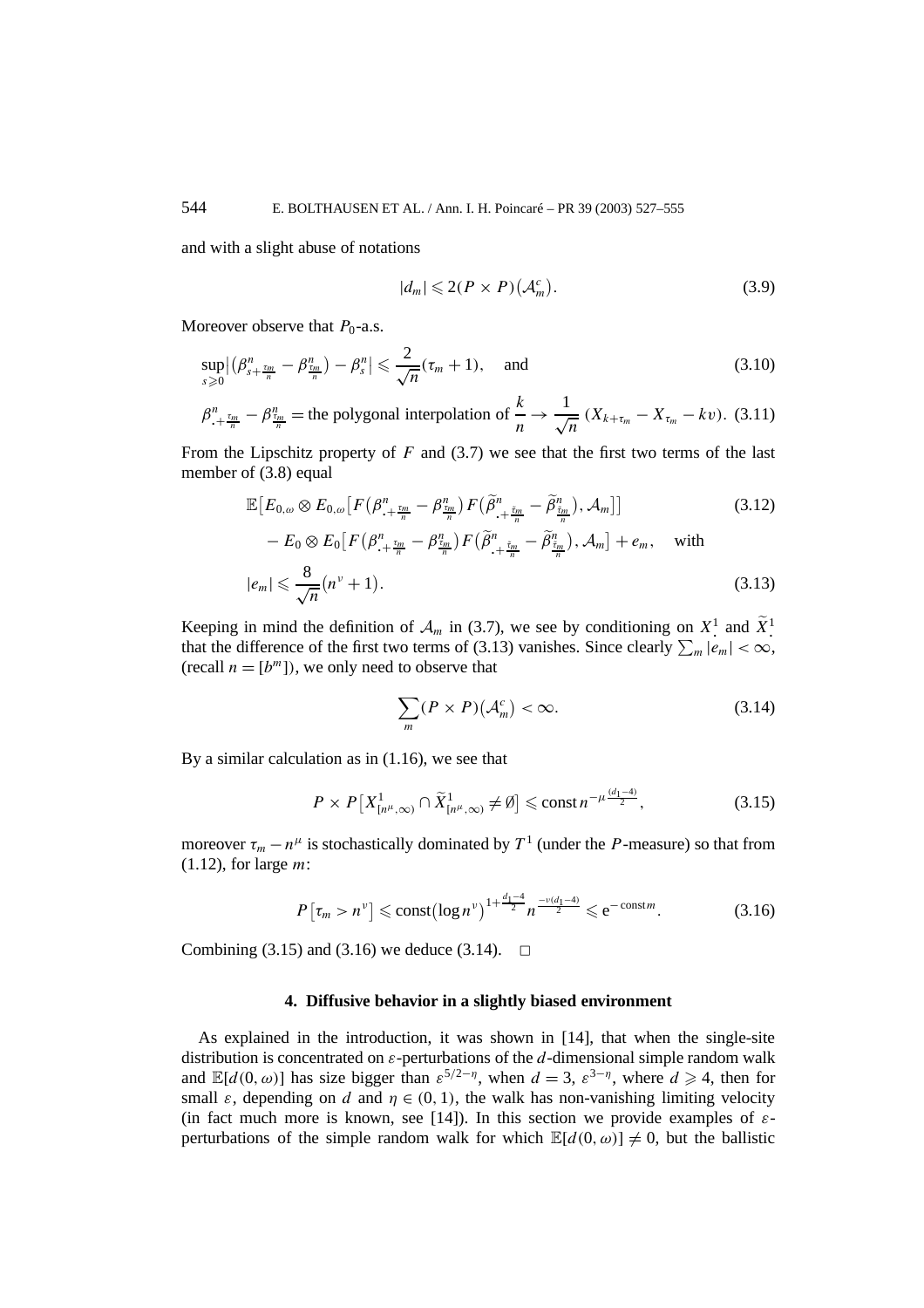behavior is lost, when  $d \ge 7$ , and the diffusive behavior is even demonstrated when  $d \ge 15$ . We keep the notations of the previous sections, and specialize here *κ* to  $\frac{1}{8d}$ , and  $q(\cdot)$  in (0.1) to

$$
q(e) = \frac{d_2}{d}, \quad \text{if } e = 0,
$$
  
=  $\frac{1}{2d}$ , if  $e = \pm e_i$ ,  $1 \le i \le d_1$ . (4.1)

Recall the definition of  $S_{\varepsilon}$  in (0.7). Note that when  $p(\cdot) \in S_{\varepsilon}$ ,  $p(e) \geq \kappa$ , for all *e*, and  $\kappa$ is a global ellipticity constant. The main object of this section is the following

THEOREM 4.1. – Assume  $d \ge 7$ , then for all  $\varepsilon \in (0, 1)$ , we can find  $\mu$  concentrated *on* S*<sup>ε</sup> such that*

$$
\mathbb{E}\left[d(0,\omega)\right] \neq 0, \quad \text{but} \tag{4.2}
$$

$$
P_0-a.s., \quad \frac{X_n}{n} \to 0, \quad as \; n \to \infty. \tag{4.3}
$$

*In addition when*  $d \ge 15$ *, we can make sure that for*  $\mathbb{P}\text{-}a.e.$   $\omega$ *,* 

under 
$$
P_{0,\omega}
$$
,  $\frac{1}{\sqrt{n}}X_{[n]}$  converges in law towards a Brownian motion  
with covariance matrix A (independent of  $\omega$ ). (4.4)

*Proof. –* With the help of Theorem 1.4 and Theorem 3.1, it suffices to show that for any  $\varepsilon \in (0, 1)$ ,  $d_1 \geq 5$ ,  $d_2 \geq 2$ , we can find  $\mu$  concentrated on  $\mathcal{P}_{q(\cdot)} \cap \mathcal{S}_{\varepsilon}$ , for which the limiting velocity *v* of (1.41) vanishes, but  $\int d(p) d\mu(p) \neq 0$ , (see (1.1), and recall  $d = d_1 + d_2$ .

Let us denote by  $\mathcal{P}^s_{q(\cdot)}$  the set of symmetric vectors in  $\mathcal{P}_{q(\cdot)}$ :

$$
\mathcal{P}_{q(\cdot)}^s = \{ p(\cdot) \in \mathcal{P}_{q(\cdot)}, \text{ such that } p(e) = p(-e) \text{ for all } e \},\tag{4.5}
$$

and define  $\Omega_0 = (\mathcal{P}_{q(\cdot)}^s \cap \mathcal{S}_{\frac{s}{2}})^{\mathbb{Z}^d}$ . We will use the following

LEMMA 4.2. – *Suppose*  $\varphi$  *is a measurable function on*  $\mathcal{P}^s_{q(\cdot)} \cap \mathcal{S}_{\frac{\varepsilon}{2}}$  *with values in* [−1*,* <sup>1</sup>]*, and <sup>µ</sup>*<sup>0</sup> *a probability on* <sup>P</sup>*<sup>s</sup> q(*·*)* ∩ S*<sup>ε</sup>* <sup>2</sup> *such that*:

$$
\int \varphi(p) d\mu_0(p) = 0, \quad and \tag{4.6}
$$

$$
E^{\mathcal{Q}_s^0}[\varphi(\sigma_0^s)] \neq 0,\tag{4.7}
$$

*where Q*<sup>0</sup> *<sup>s</sup> denotes the probability constructed in* (1.20) *when the single site distribution is*  $\mu_0$ . Then one can find a  $\mu$  concentrated on  $\mathcal{P}_{q(\cdot)} \cap \mathcal{S}_{\varepsilon}$  for which  $\int d(p) d\mu(p) \neq 0$ , but  $v = 0$ .

*Proof. –* We will look for environments of the form

$$
\omega_{\rho,\lambda}(x,e) = \omega_0(x,e) + \rho \big( \varphi \big( \omega_0(x,\cdot) \big) + \lambda \big) e_d \cdot e, \quad x \in \mathbb{Z}^d, \ |e| = 1,\tag{4.8}
$$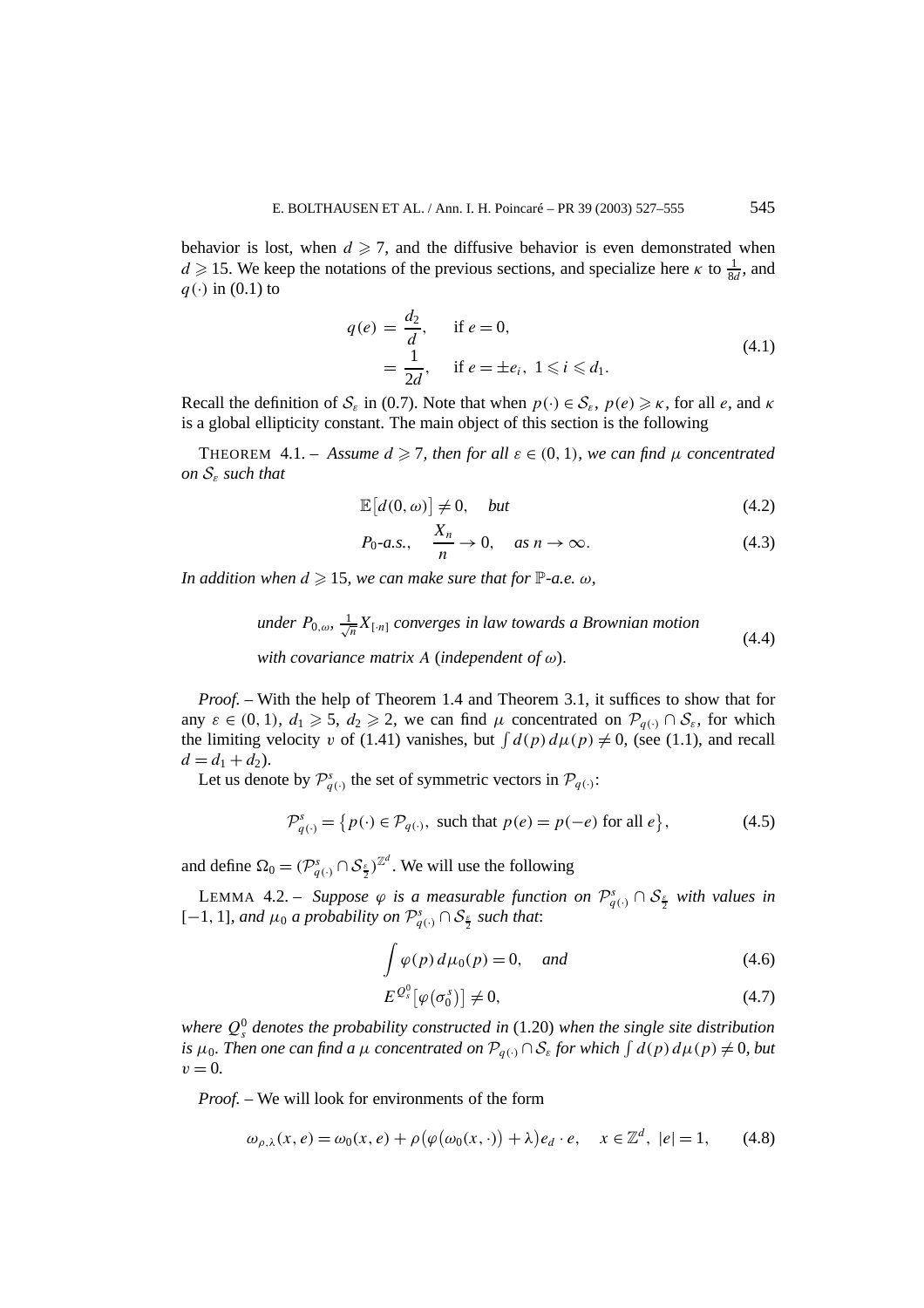with  $\rho \in [0, \frac{\varepsilon}{16d}]$ ,  $\lambda \in [-1, 1]$ , two parameters and  $\omega_0$  distributed according to  $\mathbb{P}_0 =$  $\mu_0^{\otimes \mathbb{Z}^d}$ . The distribution  $\mu$  will correspond to the single site distribution  $\mu_{\rho,\lambda}$  of the above  $\omega_{\rho,\lambda}$  for small  $\rho$  and an appropriate choice of  $\lambda$ . Note that  $\mu_{\rho,\lambda}$  is automatically concentrated on  $\mathcal{P}_{q(\cdot)} \cap \mathcal{S}_{\varepsilon}$ .

For  $\rho$ ,  $\lambda$  as above, we consider the kernel  $K^{\rho,\lambda}$  from W to  $\overline{W} \times \Omega_0$ , defined as in (1.18) with the difference that  $\omega$  is replaced by  $\omega_{\rho,\lambda}$ , and denote by  $v_{\rho,\lambda}$  the asymptotic velocity corresponding to the single site distribution  $\mu_{\rho,\lambda}$ , see (1.41). We now find that

$$
v_{\rho,\lambda} = E^{\widehat{P} \times K^{\rho,\lambda}} \left[ \sum_{k=0}^{T^1 - 1} d(\omega_{\rho,\lambda}(X_k^1 + \widetilde{w}(k), \cdot)) \right] / E^{\widehat{P}}[T^1]
$$
  
\n
$$
\stackrel{\text{(4.8)}}{=} 2\rho \left( \frac{E^{\widehat{P} \times K^{\rho,\lambda}}}{E^{\widehat{P}}[T^1]} \left[ \sum_{k=0}^{T^1 - 1} \varphi(\omega_0(X_k^1 + \widetilde{w}(k), \cdot)) \right] + \lambda \right) e_d.
$$
\n(4.9)

From the above formula one deduces that

$$
(\rho, \lambda) \in \left[0, \frac{\varepsilon}{16d}\right] \times [-1, 1] \to v_{\rho, \lambda} \text{ is a continuous function.}
$$
 (4.10)

Indeed given  $(\rho_0, \lambda_0)$  and  $(\rho_1, \lambda_1)$ , one can couple the two kernels  $K^{\rho_0, \lambda_0}$  and  $K^{\rho_1, \lambda_1}$ so that when both walks are at time  $k < T<sup>1</sup>$  in the same location *x*, they simultaneously jump to  $x + e$  with probability  $\omega_{\rho_0,\lambda_0}(x, e) \wedge \omega_{\rho_1,\lambda_1}(x, e)$ . The asserted continuity follows then from dominated convergence. Note also by direct inspection of the last line of (4.9) that

$$
v_{\rho,1} \cdot e_d \geqslant 0 \quad \text{and} \quad v_{\rho,-1} \cdot e_d \leqslant 0, \quad \text{for } 0 < \rho \leqslant \frac{\varepsilon}{16d}.\tag{4.11}
$$

We can hence define for  $0 < \rho \le \frac{\varepsilon}{16d}$ :

$$
\lambda_{\rho} \stackrel{\text{def}}{=} \text{the largest zero of the continuous function } \lambda \to v_{\rho,\lambda}. \tag{4.12}
$$

We see that for  $0 < \rho \le \frac{\varepsilon}{16d}$ :

$$
\begin{cases}\nv_{\rho,\lambda_{\rho}} = 0, \\
\lambda_{\rho} = -E^{\widehat{P} \times K^{\rho,\lambda}} \left[ \sum_{k=0}^{T_1 - 1} \varphi(\omega_0(X_k^1 + \widetilde{w}(k), \cdot)) \right] / E^{\widehat{P}}[T^1], \\
\int d(p) d\mu_{\rho,\lambda_{\rho}} = 2\rho \left( \int \varphi(p) d\mu_0(p) + \lambda_{\rho} \right) e_d \stackrel{(4.6)}{=} 2\rho \lambda_{\rho} e_d.\n\end{cases}
$$
\n(4.13)

On the other hand a similar coupling argument as above shows that

$$
\lim_{\rho \to 0} \frac{E^{\widehat{P} \times K^{\rho,\lambda_{\rho}}} \left[ \sum_{k=0}^{T^{1}-1} \varphi(\omega_{0}(X_{k}^{1} + \widetilde{w}(k), \cdot)) \right]}{E^{\widehat{P}}[T^{1}]}
$$
\n
$$
= \frac{E^{\widehat{P} \times K^{0}} \left[ \sum_{k=0}^{T^{1}-1} \varphi(\omega_{0}(X_{k}^{1} + \widetilde{w}(k), \cdot)) \right]}{E^{\widehat{P}}[T^{1}]} = E^{Q_{s}^{0}} \left[ \varphi(\sigma_{0}^{s}) \right].
$$
\n(4.14)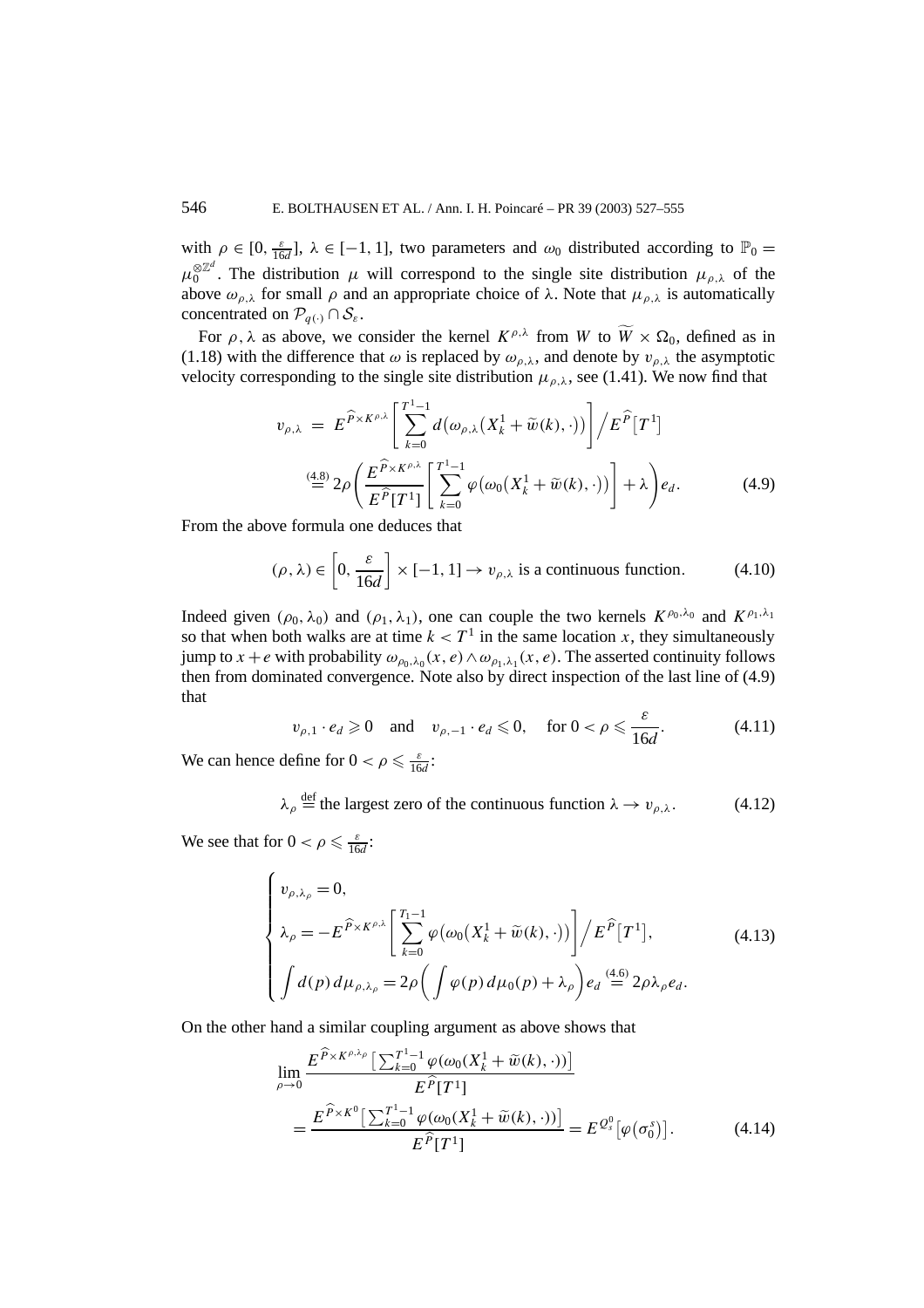As a result, we obtain that

$$
\lim_{\rho \to 0} \lambda_{\rho} = -E^{\mathcal{Q}_s^0} [\varphi(\sigma_0^s)] \stackrel{(4.7)}{\neq} 0, \tag{4.15}
$$

so that for small  $\rho$ ,  $\mu_{\rho,\lambda_\rho}$  satisfies the claims of Lemma 4.2.  $\Box$ 

*Remark* 4.3. – (1) With minor modifications one obtains a similar statement for an  $\mathbb{R}^{d_2}$ -valued  $\varphi$ , with  $|\varphi| \leq 1$ , and analogous assumptions as in (4.6), (4.7). One now chooses for  $0 \le \rho \le \frac{\varepsilon}{16d}$  and  $\lambda$  in the closed unit ball of  $\mathbb{R}^{d_2}$ ,

$$
\omega_{\rho,\lambda}(x,e) = \omega_0(x,e) + \rho \big( \varphi(\omega_0(x,\cdot)) + \lambda \big) \cdot e,
$$

in place of (4.8), and uses Brouwer's fixed point theorem, cf. Dugundji [3], p. 341, to find  $\lambda_{\rho}$  for  $0 < \rho \le \frac{\varepsilon}{16d}$ , satisfying the second equality of (4.13). This remark may be helpful if one wishes that the distribution  $\mu$  of Theorem 4.1 accommodates a genuinely vector-valued local drift.

(2) Analogously with a slight change in the proof of Lemma 4.2, under the same assumptions, setting  $\lambda = 0$  in (4.8), one constructs  $\mu$  concentrated on  $\mathcal{P}_{q(\cdot)} \cap \mathcal{S}_{\varepsilon}$  such that  $\int d(p) d\mu(p) = 0$ , but  $v \neq 0$ . Thus Theorem 4.1 holds as well when (4.2), (4.3), (4.4) are respectively replaced by:

$$
\mathbb{E}[d(0,\omega)] = 0,\tag{4.2}
$$

$$
P_0
$$
-a.s.  $\frac{X_n}{n} \to v \neq 0$ , (*v* deterministic),  $(\widetilde{4.3})$ 

under  $P_{0,\omega}$ ,  $\frac{1}{\sqrt{2}}$  $\frac{1}{n}(X_{[n]} - [\cdot n]v)$  converges in law towards a Brownian

motion with covariance matrix *A* (independent of  $\omega$ ).  $(4.4)$ 

We now proceed with the proof of Theorem 4.1. We are reduced to checking the assumptions of Lemma 4.2. To this end we will use the general

LEMMA 4.4 (under the assumptions of Section 1). – *For*  $\Psi$  *bounded measurable on*  $\mathcal{P}_{q(\cdot)}$ 

$$
E^{\mathcal{Q}_s}\left[\Psi\left(\sigma_0^s\right)\right] = \lim_{n \to \infty} \frac{1}{n} \sum_{x \in \mathbb{Z}^d} \mathbb{E}\left[e_n(x, 0, \omega) \frac{\Psi(\omega(0, \cdot))}{\sum_{|e|=1} \omega(0, e) P_{e,\omega}[H_0 = \infty]}\right], \quad (4.16)
$$

*with*

$$
e_n(x, y, \omega) = E_{x, \omega}[u^{H_y}, H_y < \infty], \text{ for } x, y \in \mathbb{Z}^d, \omega \in \Omega, n \ge 1, \text{ where}
$$
  

$$
u = 1 - \frac{1}{n} \text{ and } H_z = \inf\{k \ge 0, X_k = z\}, \text{ for } z \in \mathbb{Z}^d.
$$
 (4.17)

*Proof.* – We write  $S_m = \sum_{k=0}^m \Psi(\omega(X_k, \cdot))$ , for  $m \ge 0$ , and  $S_{-1} = 0$ , so that

$$
\sum_{m=0}^{\infty} u^m \Psi(\omega(X_m, \cdot)) = \sum_{m=0}^{\infty} u^m (S_m - S_{m-1}) = \frac{1}{n} \sum_{m=0}^{\infty} u^m S_m.
$$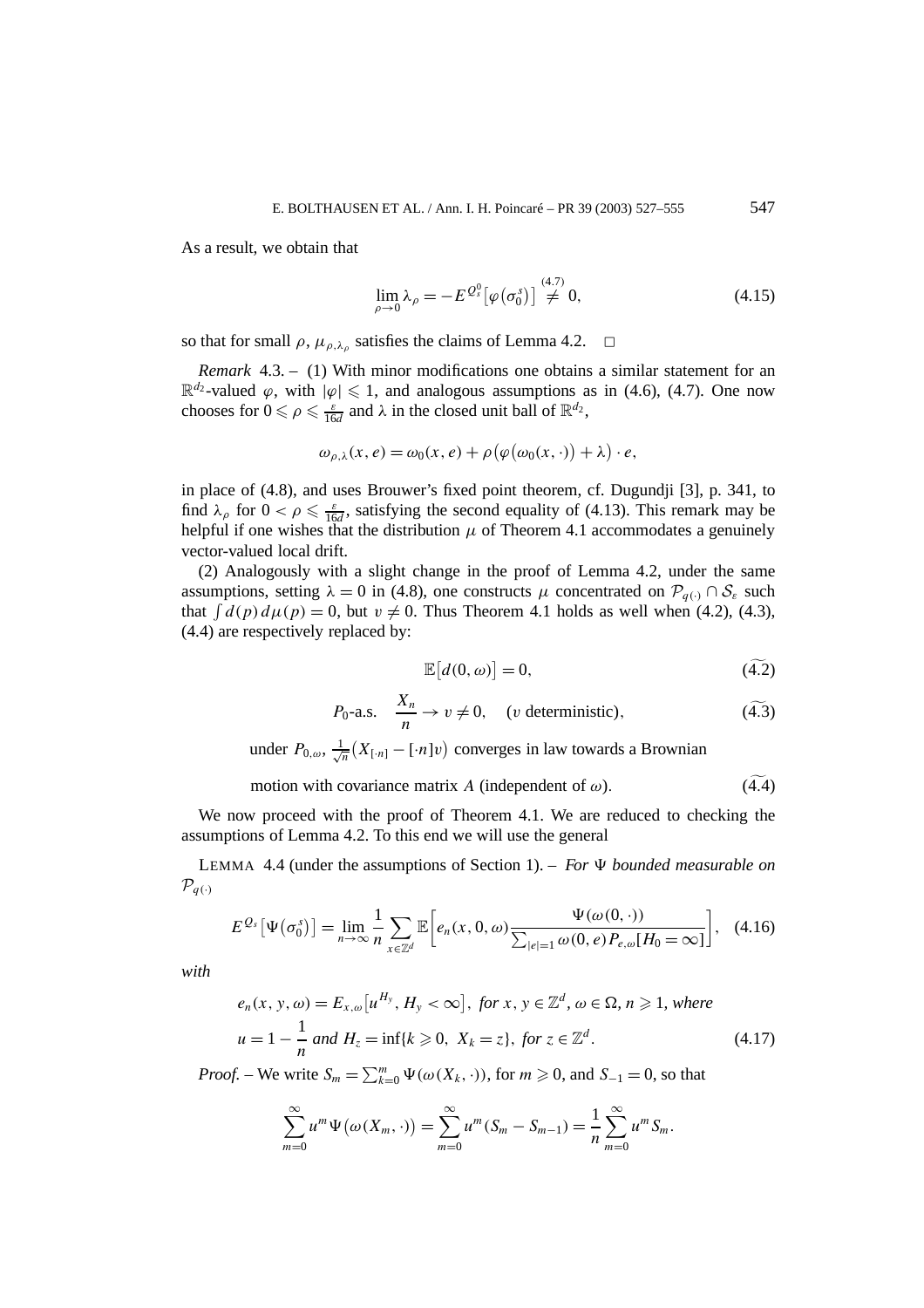Noting that  $\frac{1}{n^2} \sum_{m=0}^{\infty} m u^m = 1 - \frac{1}{n}$ , it follows from (1.40) that:

$$
\lim_{n \to \infty} \frac{1}{n} E_0 \left[ \sum_{m=0}^{\infty} u^m \Psi(\omega(X_m, \cdot)) \right] = E^{Q_s} \left[ \Psi(\sigma_0^s) \right]. \tag{4.18}
$$

On the other hand for  $\omega \in \Omega$ , setting

$$
g_n(x, y, \omega) = E_{x, \omega} \left[ \sum_{m \ge 0} u^m 1\{X_m = y\} \right],
$$
 (4.19)

we find

$$
E_{0,\omega}\left[\sum_{m=0}^{\infty} u^m \Psi(\omega(X_m, \cdot))\right] = \sum_{x \in \mathbb{Z}^d} g_n(0, x, \omega) \Psi(\omega(x, \cdot))
$$
  
= 
$$
\sum_{x \in \mathbb{Z}^d} e_n(0, x, \omega) \frac{\Psi(\omega(x, \cdot))}{1 - E_{x,\omega}[u^{\widetilde{H}_x}]},
$$
(4.20)

by a classical Markov chain calculation, provided

$$
\widetilde{H}_z = \inf\{k \geq 1, \ X_k = z\} \quad \text{for } z \in \mathbb{Z}^d. \tag{4.21}
$$

Since the  $\mathbb{Z}^{d_1}$ -projection of *X*<sub>.</sub> under  $P_{0,\omega}$  is distributed as  $X^1$  under  $P$ , we have:

$$
1 - E_{0,\omega}[u^{\widetilde{H}_x}] \ge 1 - P_{0,\omega}[\widetilde{H}_x < \infty] \ge P[X_k^1 \ne 0, \text{ for all } k \ge 1] > 0. \tag{4.22}
$$

Moreover for any  $|e|=1$ ,

$$
\lim_{n \to \infty} \sup_{\omega} |E_{e,\omega}[u^{H_0}] - P_{e,\omega}[H_0 < \infty]| = 0,
$$
\n(4.23)

since for  $M > 0$ ,

$$
0 \le P_{e,\omega}[H_0 < \infty] - E_{e,\omega}[u^{H_0}] = E_{e,\omega}[(1 - u^{H_0}), H_0 < \infty]
$$
\n
$$
\le 1 - u^M + P_{e,\omega}[M < H_0 < \infty] \le 1 - u^M + P[X_n^1 = 0, \text{ for some } n \ge M],
$$

from which (4.23) follows by letting *n* and then *M* tend to infinity. From (4.20) we see by choosing  $\Psi = 1$ , that for  $\omega \in \Omega$ ,

$$
\sum_{x \in \mathbb{Z}^d} \frac{1}{n} e_n(0, x, \omega) \leq 1. \tag{4.24}
$$

Integrating over the environment in (4.20) and using translation invariance, as well as (4.22), (4.23), we obtain:

$$
\lim_{n \to \infty} \frac{1}{n} E_0 \left[ \sum_{m=0}^{\infty} u^m \Psi(\omega(X_m, \cdot)) \right] = \lim_{n \to \infty} \frac{1}{n} \sum_{x \in \mathbb{Z}^d} \mathbb{E} \left[ e_n(x, 0, \omega) \frac{\Psi(\omega(0, \cdot))}{1 - E_{0, \omega}[u^{\widetilde{H}_0}]} \right]
$$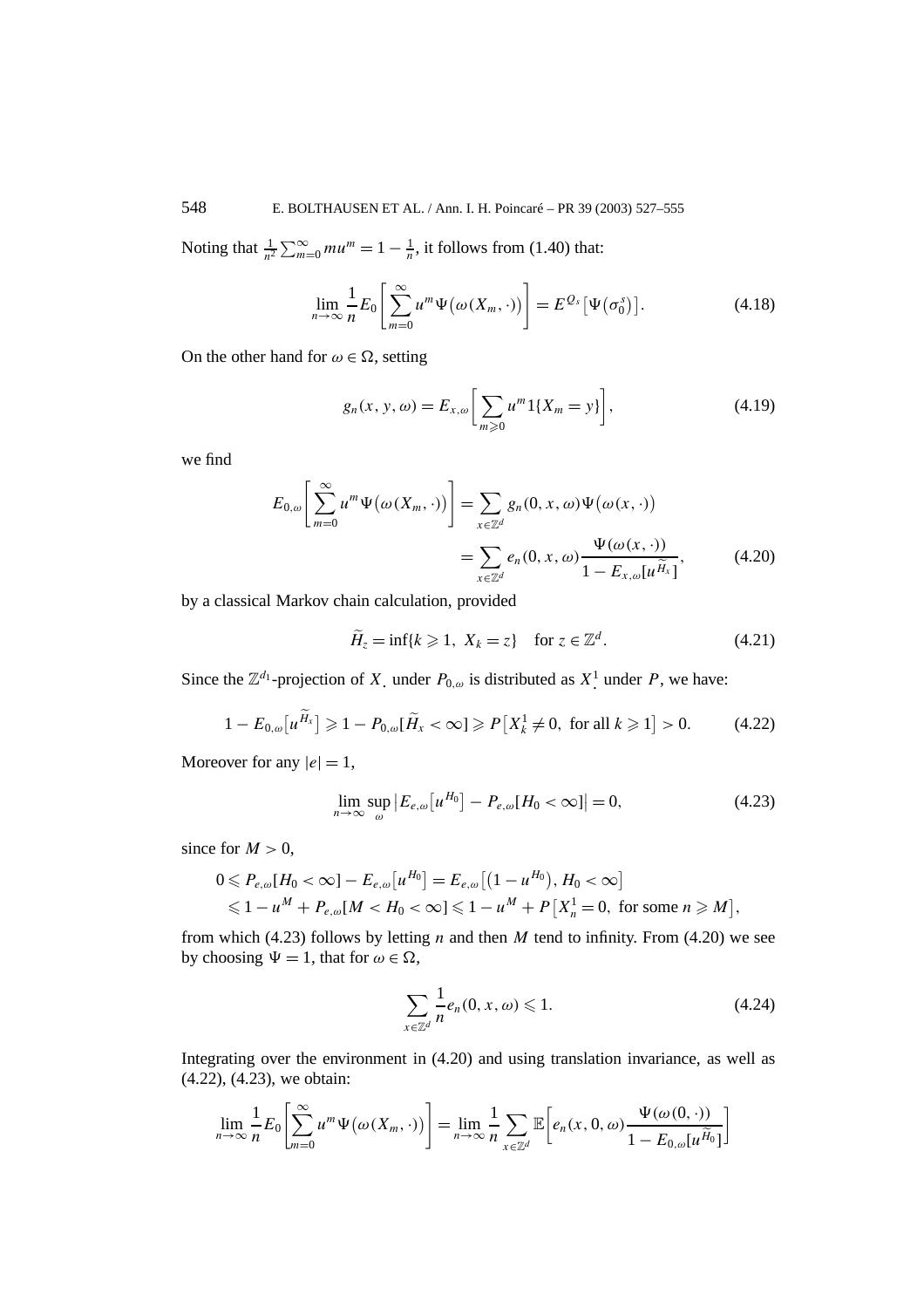E. BOLTHAUSEN ET AL. / Ann. I. H. Poincaré – PR 39 (2003) 527–555 549

$$
= \lim_{n \to \infty} \sum_{x \in \mathbb{Z}^d} \frac{1}{n} \mathbb{E} \bigg[ e_n(x, 0, \omega) \frac{\Psi(\omega(0, \cdot))}{P_{0, \omega}[\tilde{H}_0 = \infty]} \bigg],
$$
\n(4.25)

which together with (4.18), finishes the proof of (4.16).  $\Box$ 

The distribution  $\mu_0$  of Lemma 4.2, that we now construct, will be concentrated on small perturbations of

$$
p_{\nu}(e) = \frac{1}{2d}, \quad \text{for } e = \pm e_i, i \leq d - 2,
$$
  
\n
$$
\frac{\nu}{2d}, \quad \text{for } e = \pm e_{d-1}, \quad \text{with } \nu = 1 - \frac{\varepsilon}{8}, \quad (4.26)
$$
  
\n
$$
\frac{2 - \nu}{2d}, \quad \text{for } e = \pm e_d.
$$

Note that  $p_{\nu}(\cdot) \in \mathcal{P}_{q(\cdot)}^s \cap \mathcal{S}_{\frac{s}{4}}$ . We denote by  $P_{x}^{\nu}$ , for  $x \in \mathbb{Z}^d$ , the canonical law of the random walk with jump distribution  $p_{\nu}(\cdot)$ , starting from *x*. Let us admit for the time being the fact that for small *ε*,

$$
\Delta(\varepsilon) \stackrel{\text{def}}{=} P_{e_d}^{\nu} [H_0 < \infty] - P_{e_{d-1}}^{\nu} [H_0 < \infty] > 0,\tag{4.27}
$$

and explain how we complete the construction of  $\mu_0$  and  $\varphi$  of Lemma 4.2. We choose  $\mu_0$  concentrated on  $\mathcal{P}^s_{q(\cdot)} \cap \mathcal{S}_{\frac{\varepsilon}{2}}$  such that

$$
\mu_0
$$
-a.s.,  $p(e) = p_\nu(e)$ , for  $e = \pm e_i$ ,  $1 \le i \le d - 2$ , and  
\n $\delta \stackrel{\text{def}}{=} p(e_d) - p_\nu(e_d) = -(p(e_{d-1}) - p_\nu(e_{d-1}))$  is such that\n(4.28)

$$
0 < \|\tilde{\delta}\|_{\infty} \leq \frac{\varepsilon}{64d}, \quad \int \tilde{\delta} \, d\mu_0 = 0, \quad \int \tilde{\delta}^2 \, d\mu_0 \geq \frac{\|\tilde{\delta}\|_{\infty}^2}{2}.\tag{4.29}
$$

Such a choice is of course possible. We then define

$$
\varphi(p) = \tilde{\delta},\tag{4.30}
$$

so that  $|\varphi| \leq 1$ , and (4.6) is satisfied. Writing  $\tilde{\delta}(x)$  for  $\omega(x, e_d) - p_\nu(e_d)$ ,  $x \in \mathbb{Z}^d$ , we deduce from (4.16) that

$$
E^{\mathcal{Q}_s^0}[\varphi(\sigma_0^s)] = \lim_{n \to \infty} \frac{1}{n} \sum_{x} \mathbb{E}\bigg[e_n(x, 0, \omega) \frac{\delta(0)}{P_{0,\omega}[\tilde{H}_0 = \infty]}\bigg],\tag{4.31}
$$

where E stands for the  $\mu_0^{\otimes \mathbb{Z}^d}$ -expectation. Note that

$$
P_{0,\omega}[\tilde{H}_0 = \infty] = \overline{P}_{0,\omega}[\tilde{H}_0 = \infty] \bigg( 1 + \sum_{|e|=1} (\omega(0,e) - p_v(e)) \frac{P_{e,\omega}[H_0 = \infty]}{\overline{P}_{0,\omega}[\tilde{H}_0 = \infty]} \bigg),
$$

where  $\overline{P}_{0,\omega}$  denotes the probability corresponding to the environment  $\overline{\omega}$ , which coincides with  $\omega$  outside 0 and such that  $\overline{\omega}(0, \cdot) = p_{\nu}(\cdot)$ . Note that the sum inside the parenthesis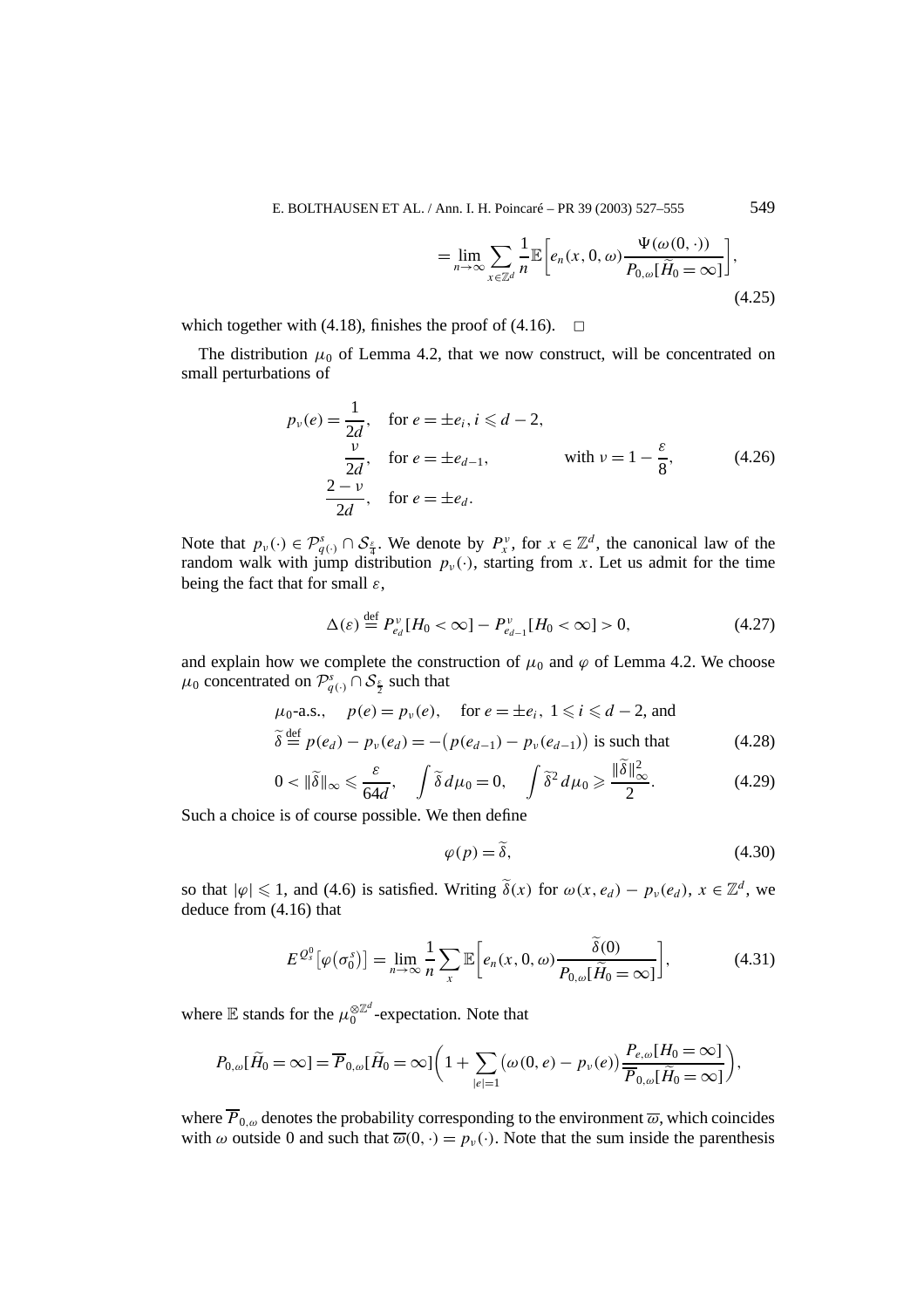in the above expression is a.s. bounded by  $\frac{4|\delta||_{\infty}}{\kappa}$  $\leq$   $\frac{1}{2}$  (see also the remark below (4.1) about *κ*). Using the inequality  $|\frac{1}{1+\gamma} - 1 + \gamma| \leq 2\gamma^2$ , for  $|\gamma| \leq \frac{1}{2}$ , we see that for  $x \in \mathbb{Z}^d$ ,

$$
\mathbb{E}\left[e_n(x,0,\omega)\frac{\tilde{\delta}(0)}{P_{0,\omega}[\tilde{H}_0=\infty]}\right]
$$
\n
$$
= \mathbb{E}\left[e_n(x,0,\omega)\frac{\tilde{\delta}(0)}{\overline{P}_{0,\omega}[\tilde{H}_0=\infty]}\right]
$$
\n
$$
- \mathbb{E}\left[\frac{e_n(x,0,\omega)}{\overline{P}_{0,\omega}[\tilde{H}_0=\infty]^2}\tilde{\delta}(0)\sum_{|e|=1} (\omega(0,e)-p_v(e))P_{e,\omega}[H_0=\infty]\right]
$$
\n
$$
+ \mathbb{E}\left[\frac{e_n(x,0,\omega)}{\overline{P}_{0,\omega}[\tilde{H}_0=\infty]}B(x,\omega)\right], \quad \text{with } |B(x,\omega)| \leq \frac{32\|\tilde{\delta}\|_{\infty}^3}{\kappa^2}.
$$
\n(4.32)

Using independence we see the first term in the right-hand side of (4.32) vanishes, and

$$
\frac{1}{n} \sum_{x \in \mathbb{Z}^d} \mathbb{E} \left[ e_n(x, 0, \omega) \frac{\delta(0)}{P_{0,\omega}[\tilde{H}_0 = \infty]} \right]
$$
\n
$$
= -\frac{2}{n} \sum_{x \in \mathbb{Z}^d} \mathbb{E} \left[ \frac{e_n(x, 0, \omega)}{\overline{P}_{0,\omega}[\tilde{H}_0 = \infty]^2} (P_{e_d,\omega}[H_0 = \infty] - P_{e_{d-1},\omega}[H_0 = \infty]) \right] \mathbb{E} \left[ \tilde{\delta}^2 \right]
$$
\n
$$
+ C, \quad \text{with } |C| \leq \frac{32 \|\tilde{\delta}\|_{\infty}^3}{\kappa^2} \frac{1}{n} \sum_{x \in \mathbb{Z}^d} \left[ \frac{e_n(x, 0, \omega)}{\overline{P}_{0,\omega}[\tilde{H}_0 = \infty]} \right]. \tag{4.33}
$$

Note that by choosing  $\|\tilde{\delta}\|_{\infty}$  sufficiently small, we can make sure that  $\mu_0^{\otimes \mathbb{Z}^d}$ -a.s.

$$
P_{e_{d,\omega}}[H_0 < \infty] - P_{e_{d-1},\omega}[H_0 < \infty] \ge \frac{1}{2}\Delta(\varepsilon), \quad \text{cf. (4.27)},
$$
 (4.34)

so that using (4.29) as well, the first term in the left member of (4.33) is bigger than:

$$
\frac{1}{2}\Delta(\varepsilon)\|\delta\|_{\infty}^2 \frac{1}{n} \sum_{x \in \mathbb{Z}^d} \mathbb{E}\bigg[\frac{e_n(x,0,\omega)}{\overline{P}_{0,\omega}[\widetilde{H}_0=\infty]^2}\bigg].\tag{4.35}
$$

Observe that

$$
\kappa \overline{P}_{0,\omega}[\widetilde{H}_0=\infty] \leqslant P_{0,\omega}[\widetilde{H}_0=\infty] \leqslant \frac{1}{\kappa} \overline{P}_{0,\omega}[\widetilde{H}_0=\infty]
$$

and

$$
\lim_{n} \frac{1}{n} \sum_{x} \mathbb{E} \left[ \frac{e_n(x, 0, \omega)}{P_{0, \omega}[\widetilde{H}_0 = \infty]} \right] \stackrel{(4.16)}{=} 1.
$$

As a result we see that

$$
E^{\mathcal{Q}_s^0}[\varphi(\sigma_0^s)] \geq \frac{\kappa}{2} \Delta(\varepsilon) \|\widetilde{\delta}\|_{\infty}^2 - \frac{32 \|\widetilde{\delta}\|_{\infty}^3}{\kappa^3} > 0, \quad \text{when } \|\widetilde{\delta}\|_{\infty} \text{ is small.} \tag{4.36}
$$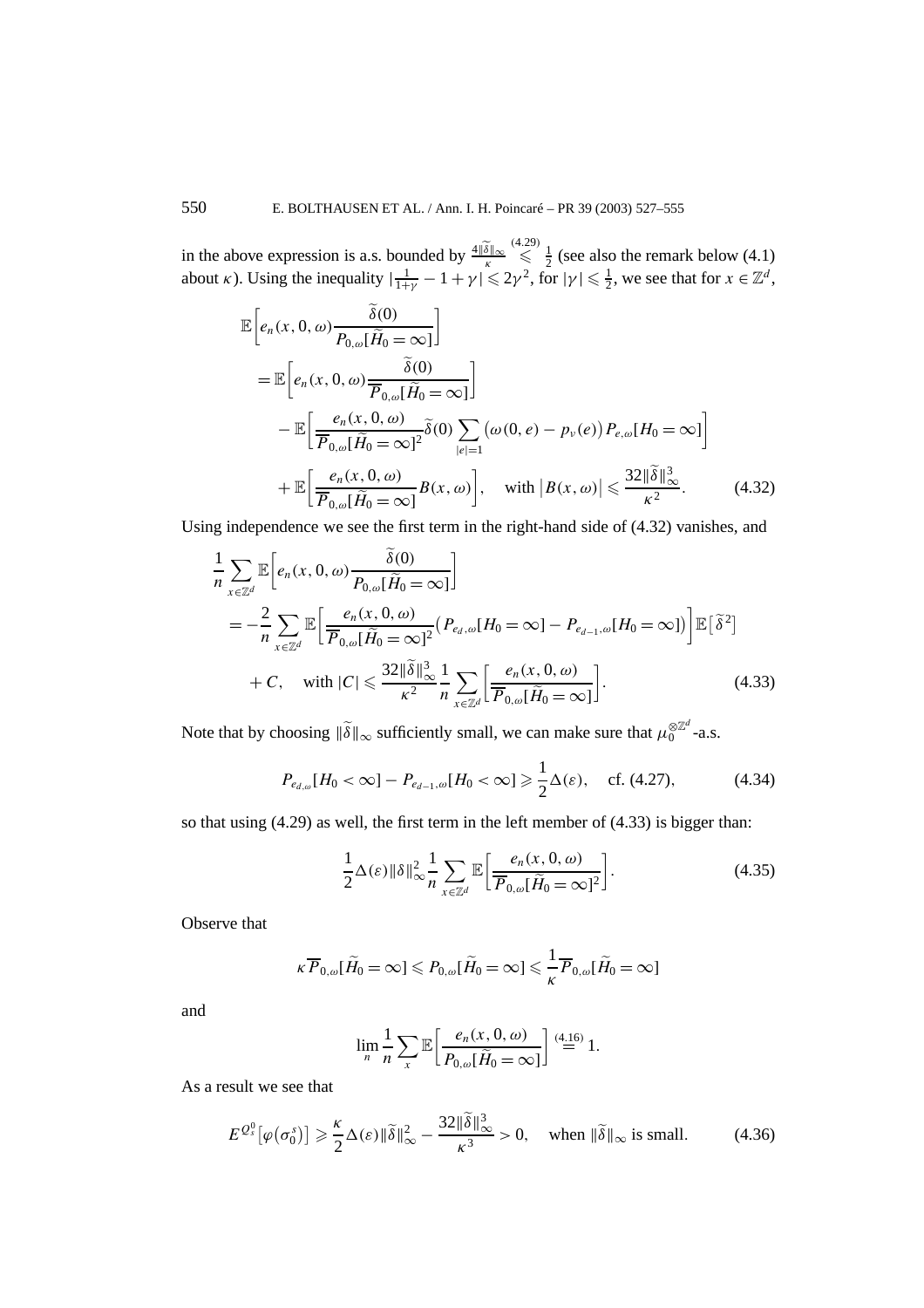Hence (4.7) holds as well and Theorem 4.1 follows.

There now remains to prove (4.27). Let us denote by  $g_{\nu}(\cdot, \cdot)$  the Green function of the random walk with jump distribution  $p_{\nu}(\cdot)$  and by  $\varphi_{\nu}(\cdot)$  the characteristic function of  $p_v(\cdot)$ . Then for  $|e|=1$  or 0,

$$
P_e^{\nu}[H_0 < \infty] = \frac{g_{\nu}(e, 0)}{g_{\nu}(0, 0)}, \quad \text{and} \tag{4.37}
$$

$$
g_{\nu}(e, 0) = \int_{T} \frac{e^{-it \cdot e}}{1 - \varphi_{\nu}(t)} \frac{dt}{(2\pi)^{d}}, \quad \text{with } t = (t_1, \dots, t_d) \in T = (-\pi, \pi)^{d}.
$$
 (4.38)

Using the symmetry of  $\varphi$ <sup>*w*</sup> we find:

$$
\frac{\partial}{\partial \nu} g_{\nu}(e,0) = \int_{T} \frac{\partial \varphi_{\nu}}{\partial \nu} \frac{e^{-it \cdot e}}{(1 - \varphi_{\nu})^2} \frac{dt}{(2\pi)^d} \stackrel{\text{symmetry}}{=} \int \frac{\partial \varphi_{\nu}}{\partial \nu} \frac{\cos(t \cdot e)}{(1 - \varphi_{\nu})^2} \frac{dt}{(2\pi)^d}
$$
\n
$$
\stackrel{(4.26)}{=} \frac{1}{d} \int_{T} (\cos t_{d-1} - \cos t_d) \frac{\cos(t \cdot e)}{(1 - \varphi_{\nu})^2} \frac{dt}{(2\pi)^d}.
$$
\n(4.39)

Note in particular that  $\frac{\partial}{\partial y} g^{\nu}(0,0)|_{\nu=1} = 0$ , so that by (4.37)

$$
\frac{\partial}{\partial \nu} \left( P_{e_d}^{\nu} [H_0 < \infty] - P_{e_{d-1}}^{\nu} [H_0 < \infty] \right) \Big|_{\nu=1}
$$
\n
$$
= -\frac{1}{g_{\nu=1}(0,0)} \int \frac{(\cos t_{d-1} - \cos t_d)^2}{d(1 - \varphi_{\nu=1})^2} \frac{dt}{(2\pi)^d} < 0. \tag{4.40}
$$

On the other hand  $P_{e_d}^{v=1}[H_0 < \infty] - P_{e_{d-1}}^{v=1}[H_0 < \infty] = 0$ , by symmetry, and the claim  $(4.27)$  follows.

*Remark* 4.5. – We know from Lawler [7], that for  $\mu_0^{\otimes \mathbb{Z}^d}$ -a.e.  $\omega$ ,  $P_{0,\omega}$ -a.s.  $\frac{1}{\sqrt{n}}X_{[n]}$ converges in law to a Brownian motion with diagonal covariance matrix  $A = \text{diag}(a_i)$ , where

$$
a_i = 2 \int_{\Omega_0} \omega(0, e_i) d\mathbb{Q}(\omega), \quad \text{for } 1 \leq i \leq d,
$$
 (4.41)

and  $\mathbb Q$  is the unique invariant measure for the Markov chain of the environment viewed from the particle, which is absolutely continuous with respect to  $\mu_0^{\otimes \mathbb{Z}^d}$ . The measure  $\mathbb Q$ is known to be an ergodic invariant measure and from (1.40), we see that  $\omega(0, \cdot)$  under Q has same law as  $\sigma_0^s$  under  $Q_s^0$ . As a by-product of the above example, cf. the choice (4.30), we see that one cannot in general replace the dynamic measure Q with the static measure  $\mu_0^{\otimes \mathbb{Z}^d}$  when calculating the limiting diffusion coefficient in (4.41).

#### **5. Perturbations of one-dimensional RWRE and velocity reversal**

We construct in this section another class of examples of multidimensional walks that satisfy the law of large numbers with a velocity which has an opposite direction to the expected local drift, or can vanish even if the latter does not vanish. The examples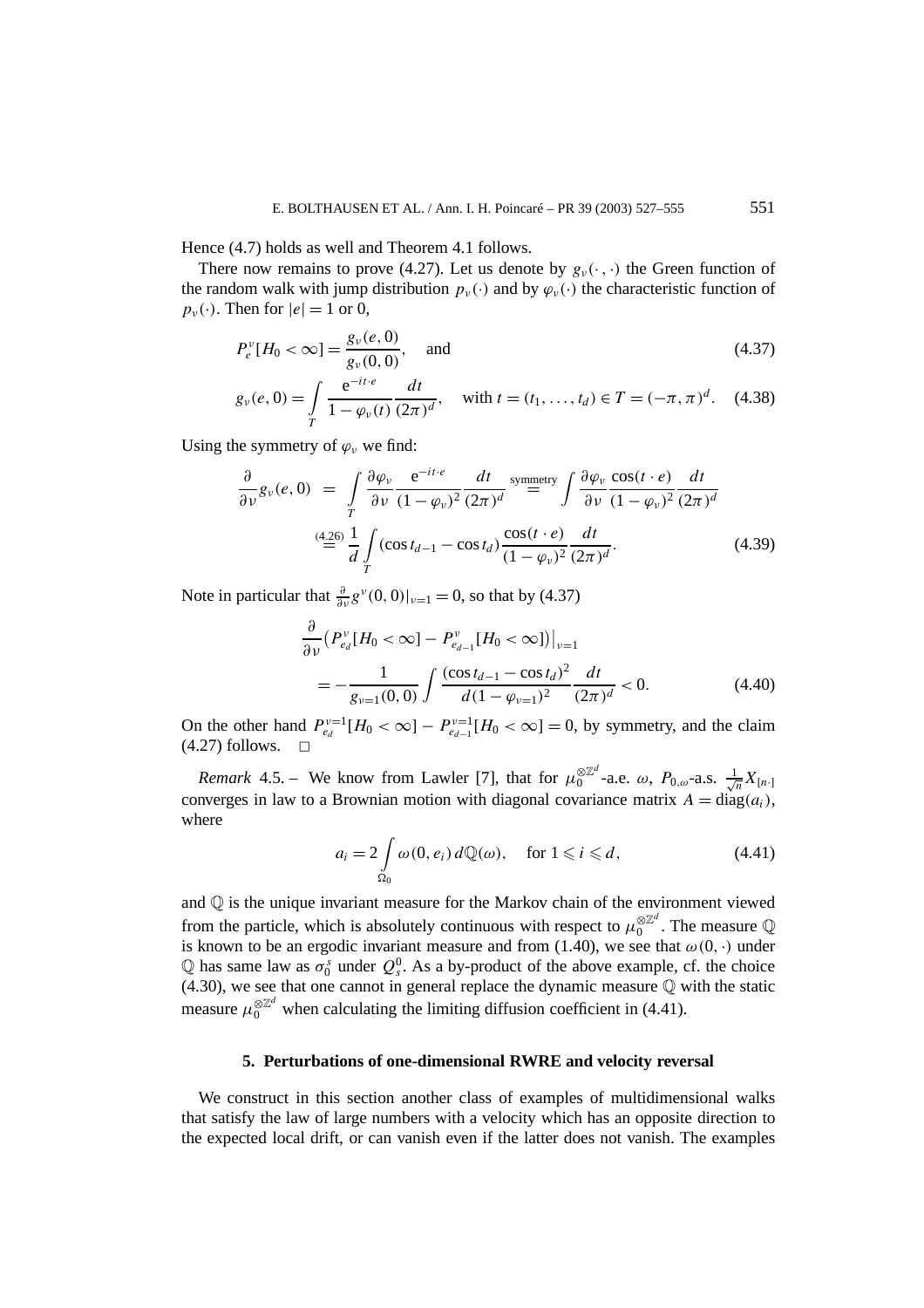in this section can be considered as perturbations of one-dimensional random walks in random environment, as opposed to the examples in Section 4 which were obtained as perturbation of the simple random walk in dimension *d*.

It is useful to first recall some known facts about one-dimensional random walks in random environment. Let  $\bar{\mu}$  denote a Borel probability measure on (0, 1), set  $\bar{\Omega}$  :=  $(0, 1)^\mathbb{Z}$ , and define the measure  $\overline{\mathbb{P}} = \overline{\mu}^{\otimes \mathbb{Z}}$  on the environment  $\overline{\Omega}$ . For every  $\overline{\omega} \in \overline{\Omega}$ , the one-dimensional walk  $\overline{X}_n$  under the law  $\overline{P}_0 = \overline{\mathbb{P}} \times P_{0,\bar{\omega}}$  is defined as in (0.3). Set  $\rho_z = (1 - \bar{\omega}_z)/\bar{\omega}_z$ , define  $d_0 = 2E_{\bar{\mathbb{P}}}(\bar{\omega}_0) - 1$  and  $t_0 = E_{\bar{\mathbb{P}}}(\log \rho_0)$ . The following facts are well known:

LEMMA 5.1. – (1) If  $t_0 > 0$  then  $\overline{P}_0$ -a.s.,  $\lim \overline{X}_n = -\infty$ . Further, if in addition there  $e$ *xists a constant*  $\kappa > 0$  *such that*  $\bar{\mu}[\bar{\omega}_0 \in (\kappa, 1 - \kappa)] = 1$ *, then*  $\overline{E}_0(\overline{X}_n) < 0$  for all n large *enough.*

(2) *One may construct a law*  $\bar{\mu}$  *with*  $d_0 > 0$ ,  $\kappa > 0$ , *but*  $t_0 > 0$ .

*Proof.* – (1) That  $\lim \overline{X}_n = -\infty$  is a consequence of [10]. Next, an application of [13, Proposition 2.6] shows that if  $t_0 > 0$  and  $\kappa > 0$  then, with  $L_0 = \max\{X_n : n \ge 0\}$ , it holds that for some constant  $c_2 > 0$ ,

$$
\overline{P}_0(L_0 > k) \le \exp(-c_2 k). \tag{5.1}
$$

In particular,  $X_n \vee 0$  is dominated by  $L_0$ . Since  $t_0 > 0$  implies that  $X_n \to -\infty$ ,  $\overline{P}_0$ -a.s., the above yields that  $\overline{E}_0(X_n) \to -\infty$ , completing the proof of the first part of the lemma.

(2) Take  $\delta \in (0, 1)$  small enough such that

$$
\frac{1}{5}\log\frac{1-\delta}{\delta}-\frac{4}{5}\log 2>0,
$$

and define  $\bar{\mu}(\{\delta\}) = 1/5$  and  $\bar{\mu}(\{2/3\}) = 4/5$ .  $\Box$ 

Fix a  $\bar{\mu}$  as in part 2 of Lemma 5.1, and an  $\varepsilon_0 > 0$  small enough such that, if  $G_{\varepsilon}$  denotes a modified geometric random variable of parameter  $\varepsilon$  independent of  $\{\overline{X}_n\}$ , then

$$
A_0 := \overline{E}_0(\overline{X}_{G_{\varepsilon_0}}) < 0 \tag{5.2}
$$

(this is always possible due to part 1 of Lemma 5.1). For every  $1 > \varepsilon \geq \varepsilon_0$  and  $d_1 \geq 5$ , set  $d_2 = 1$ ,  $q(e) = \varepsilon/2d_1$ ,  $e \in \mathbb{Z}^{d_1}$ , and  $\mu \in \mathcal{P}_{q(\cdot)}$  such that  $\bar{\mu}$  governs the law of the single site jump distribution conditioned on non-vanishing of the  $\mathbb{Z}^{d_2}$ -component. Let *X<sub>n</sub>* denote the random walk in random environment corresponding to the law  $\mathbb{P} = \mu^{\otimes \mathbb{Z}^d}$ , and let  $v = v(\bar{\mu}, d_1, \varepsilon)$  be the limiting velocity appearing in Theorem 1.4. Note that  $v \cdot e = 0$  for every  $e \in \mathbb{Z}^{d_1}$ . Let  $v_2 = v \cdot e_d$  denote the projection of *v* into the direction corresponding to the  $\mathbb{Z}^{d_2}$  subspace. We now claim the following:

**THEOREM** 5.2. – *Fix*  $\bar{\mu}$  *and*  $\bar{\varepsilon}_0$  *as above. Then, there exists an integer*  $\bar{d} = \bar{d}(\bar{\mu}, \varepsilon_0)$ *such that for any*  $d_1 > \overline{d}$ , *it holds that*  $v_2(\overline{\mu}, d_1, \varepsilon_0) < 0$  *while*  $\lim_{\varepsilon \to 1} v_2(\overline{\mu}, d_1, \varepsilon)/(1 - \overline{\nu})$  $\varepsilon$ ) =  $d_0 > 0$ .

By the continuity of  $v_2(\bar{\mu}, d_1, \varepsilon)$  in  $\varepsilon$ , which follows from similar considerations as in (4.10), we see that for every  $d_1 > \overline{d}$  one may find an  $\varepsilon > \varepsilon_0$  such that  $v(\overline{\mu}, d_1, \varepsilon) = 0$ .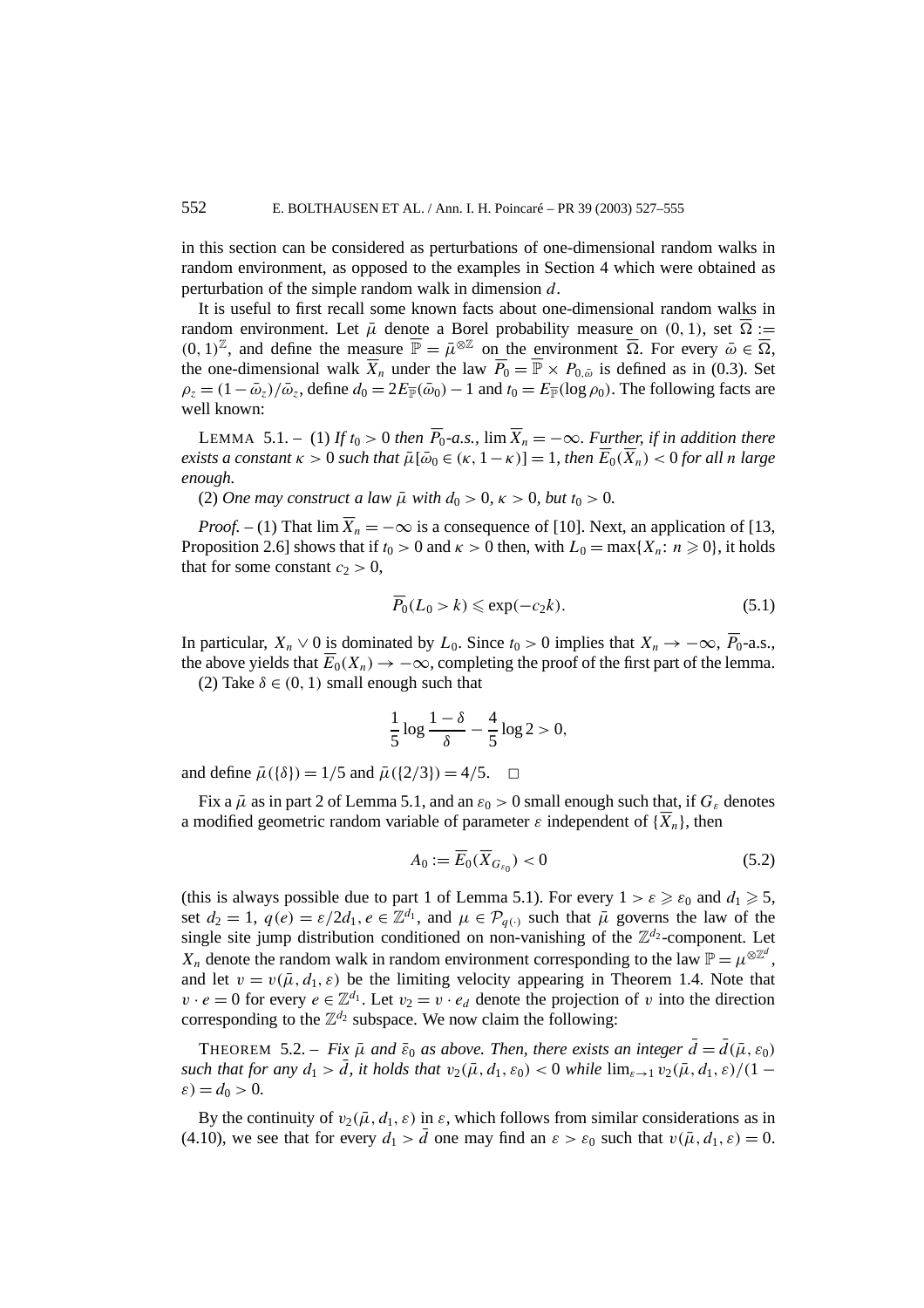Moreover, when  $d_1 > d \vee 13$ , Theorem 2.2 implies that the corresponding walk  $X_n$ exhibits a diffusive behavior.

It is interesting to comment on the nature of the phenomenon described in Theorem 5.2: for  $\varepsilon$  close to 1, between consecutive cut points of the  $\mathbb{Z}^{d_1}$  walk,  $X_n$  does not spend much time moving in the *d*th direction, and with high probability makes at most one step in that direction. This then averages out to give a positive displacement since  $d_0 > 0$ . On the other hand, when  $d_1$  is large, most moves in the  $\mathbb{Z}^{d_1}$ -walk are cut points. If also  $\varepsilon$  is small enough, the walker effectively executes in the *d*-direction a one-dimensional random walk in random environment between cut points, for a geometric time of mean  $1/\varepsilon$ . That one-dimensional random walk in random environment is constructed such that while it does not have a negative speed (this is impossible since  $d_0$  > 0), it is transient to  $-\infty$  and hence leads to a negative displacement.

*Proof.* – Recall the cut times  $T^i$ . From (1.41) and similar considerations as in (4.9),

$$
v_2(\bar{\mu}, d_1, \varepsilon_0) = \frac{E^{\bar{Q}_s}[Z^s_{T^1} \cdot e_d]}{E^{\widehat{P}}[T^1]}.
$$

Hence, the first part of the theorem follows as soon as we show that for  $\varepsilon = \varepsilon_0$  and  $d_1$ large enough it holds that

$$
E^{\widehat{Q}_s}[Z_{T^1}^s \cdot e_d] < 0. \tag{5.3}
$$

Define  $\mathcal{J} = \{n: X_n^1 \neq X_{n-1}^1\}$ , and let  $\cdots < j_{-1} < j_0 \leq 0 < j_1 < \cdots$  denote the elements of J. Set  $V_n^1 = X_{j_n}^1$ , and note that under  $P = q^{\otimes \mathbb{Z}}$ ,  $\{V_n^1\}$  is a  $d_1$ -dimensional simple random walk, independent of the i.i.d., geometric( $\varepsilon_0$ ) random variables { $j_{i+1}$  – *j<sub>i</sub>*} $i \in \mathbb{Z} \setminus 0$ , *j*<sub>1</sub>, −*j*<sub>0</sub> + 1. Recall the cut times *T<sup>i</sup>*, note that *T<sup>i</sup>* ∈ *J*, and write *J<sub>i</sub>* = *j<sub>c<sub>i</sub>*</sub> for the element of  $\mathcal J$  corresponding to  $T^i$ . Note that the  $c_i$  are precisely the cut times for the walk  $\{V_n^1\}$ .

Call a cut time  $T^i$  *good* if  $X^1_n = X^1_{T^i}$  for  $n \in [T^i, T^{i+1} - 1]$ , that is if  $J_{i+1} = j_{c_i+1}$ . To prove (5.3), note first that

$$
E^{\widehat{Q}_s}[Z_{T^1}^s \cdot e_d] = E^{\widehat{Q}_s}[Z_{T^1}^s \cdot e_d \mathbf{1}_{\{T^0 \text{ is good}\}}] + E^{\widehat{Q}_s}[Z_{T^1}^s \cdot e_d \mathbf{1}_{\{T^0 \text{ is good}\}}] =: A + B.
$$

We claim that under the measure  $\hat{P}[\cdot | T^0 \text{ is good}], T^1 \text{ is geometric } (\varepsilon_0)$ . Indeed, with  $\mathcal{D}^V = \{c_i\}_{i \in \mathbb{Z}}$  denoting the cut times of  $\{V_n^1\},$ 

$$
P[T^1 = k, 0 \in \mathcal{D}, T^0 \text{ is good}] = P[0 \in \mathcal{D}^V, 1 \in \mathcal{D}^V, j_0 = 0, j_1 = k]
$$
  
=  $P[0 \in \mathcal{D}^V, 1 \in \mathcal{D}^V] (1 - \varepsilon_0)^{k-1} \varepsilon_0^2,$ 

implying that

$$
\widehat{P}[T^1 = k | T^0 \text{ is good}] = (1 - \varepsilon_0)^{k-1} \varepsilon_0.
$$

On the other hand, under the law  $\hat{Q}^s$ , on the event  $\{T^0$  is good},  $X_n^2$  performs, for  $n \in$  $[0, T<sup>1</sup> - 1]$ , a one dimensional random walk in random environment, with environment generated by  $\bar{\mu}$  (cf. (1.22)). Hence,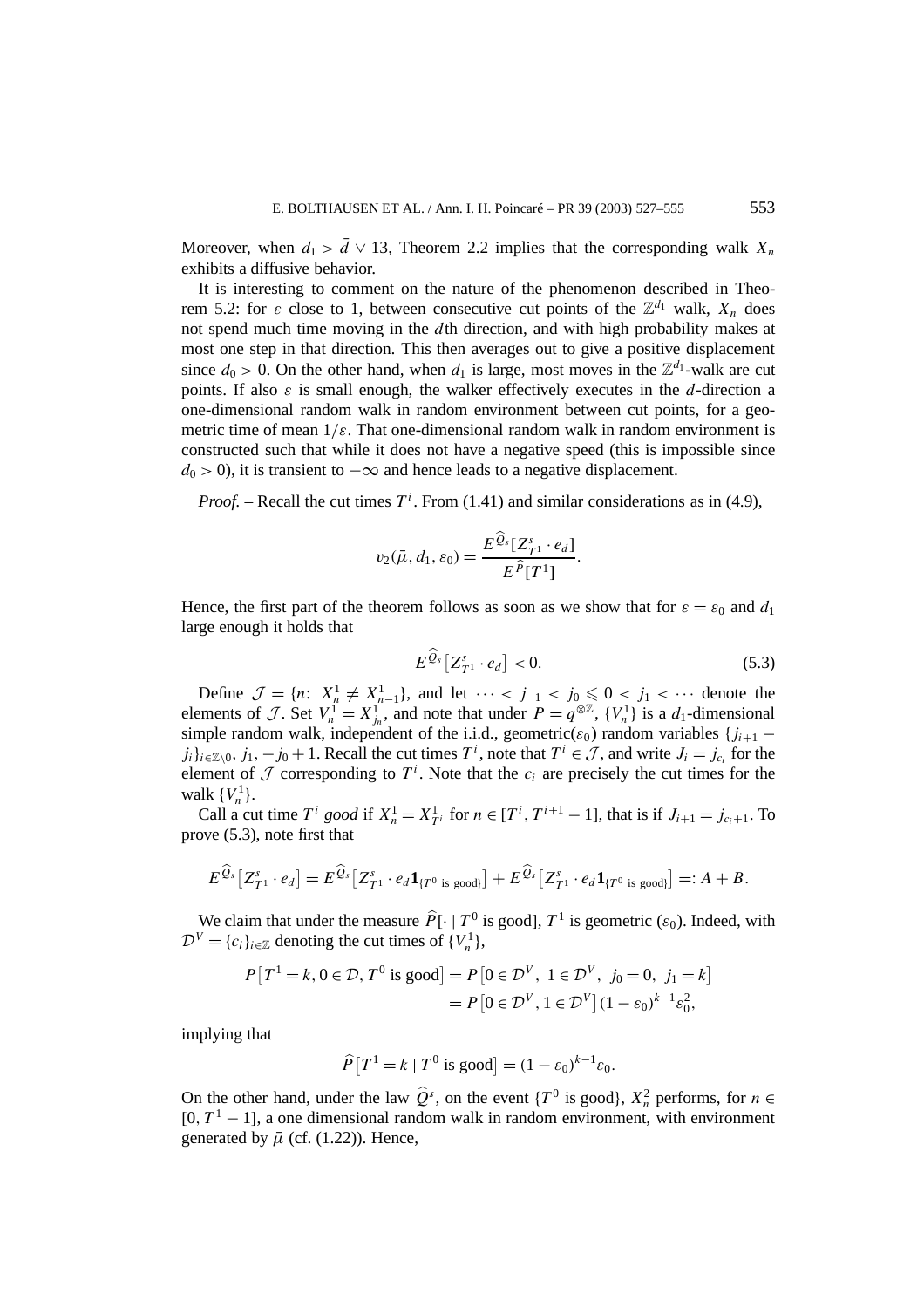554 E. BOLTHAUSEN ET AL. / Ann. I. H. Poincaré – PR 39 (2003) 527–555

$$
A = \hat{Q}_s [T^0 \text{ is good}] E^{Q_s} [Z_{T^1}^s \cdot e_d | T^0 \text{ is good}]
$$
  
=  $\hat{P} [T^0 \text{ is good}] \sum_{k=1}^{\infty} \hat{Q}_s [T_1 = k | T^0 \text{ is good}] E^{\hat{Q}_s} [Z_{T^1}^s \cdot e_d | T^0 \text{ is good}, T_1 = k]$   
=  $\hat{P} [T^0 \text{ is good}] \sum_{k=1}^{\infty} \overline{E}_0 [\overline{X}_{k-1}] \hat{P} [T_1 = k | T^0 \text{ is good}]$   
=  $A_0 \hat{P} [T^0 \text{ is good}]$ 

where  $A_0 < 0$  is as in (5.2). We next note that

$$
\widehat{P}[T^0 \text{ is good}] = \frac{P[0 \in \mathcal{D}, 1 \in \mathcal{D}^V]}{P[0 \in \mathcal{D}]} \ge 1 - \frac{P[1 \notin \mathcal{D}^V]}{P[0 \in \mathcal{D}]} \to_{d_1 \to \infty} 1,
$$
(5.4)

because (see [5], Remark 3, p. 248)  $P[1 \in \mathcal{D}^V] = P[0 \in \mathcal{D}^V] \rightarrow_{d_1 \rightarrow \infty} 1$  while

$$
P[0 \in \mathcal{D}] = P[0 \in \mathcal{D}^V, j_0 = 0] = \varepsilon_0 P[0 \in \mathcal{D}^V]
$$

is uniformly bounded below for  $d_1 \geq 5$ . Thus,  $A \rightarrow_{d_1 \rightarrow \infty} A_0 < 0$ . On the other hand, a repeat of the proof of (1.12), using the fact that  $P[X_n^1 = 0]$  decreases with  $d_1$ as can be checked via characteristic functions, shows that, as a function of  $d_1 \geq 9$ ,  $E^P[(T^1)^2]$  is uniformly bounded. Hence,  $E^{\hat{Q}_s}[(T^1)^2]$  is uniformly bounded for  $d_1 \geq 9$ . The estimate (5.4) and the Cauchy–Schwarz inequality imply then that

$$
|B| \leqslant E^{\widehat{Q}_s}[T^1 \mathbf{1}_{\{T^0 \text{ is not good}\}}] \to_{d_1 \to \infty} 0.
$$

Choosing  $d_1$  large enough such that  $A + B < 0$ , the first part of the theorem follows.

The second part is actually easier: with the notations of (1.2),

$$
E^{\widehat{Q}_s}[Z_{T^1}^s \cdot e_d] = \widehat{Q}_s[|\{n \in [1, T^1]: I_n = 0\}| = 1]d_0
$$
  
+ 
$$
E^{\widehat{Q}_s}[1_{\{|\{n \in [1, T^1]: I_n = 0\}| > 1\}} Z_{T^1}^s \cdot e_d] =: d_0C + D.
$$

But, setting  $\tilde{j}_i = j_i$  for  $i \geq 1$  and  $\tilde{j}_0 = 0$ ,

$$
\widehat{P}\left[\left|\left\{n \in [1, T^1]: I_n = 0\right\}\right| = 0\right]
$$
\n
$$
= \frac{P\left[\sum_{i=0}^{c_1 - 1} (\tilde{j}_{i+1} - \tilde{j}_i - 1) = 0; j_0 = 0; 0 \in \mathcal{D}^V\right]}{P(0 \in \mathcal{D})} = E^{\widehat{P}}\left[\varepsilon^{c_1}\right],
$$

while, similarly,

$$
\hat{P}[\{\{n \in [1, T^1]: I_n = 0\}| > 1\}]
$$
\n
$$
\leq \hat{P}[\exists 0 \leq i < k \leq c_1 - 1: \tilde{j}_{i+1} - \tilde{j}_i - 1 = 1, \tilde{j}_{k+1} - \tilde{j}_k - 1 = 1]
$$
\n
$$
+ \hat{P}[\exists 0 \leq i \leq c_1 - 1: \tilde{j}_{i+1} - \tilde{j}_i - 1 \geq 2]
$$
\n
$$
\leq (1 - \varepsilon)^2 E^{\hat{P}}[(c_1)^2 + c_1].
$$